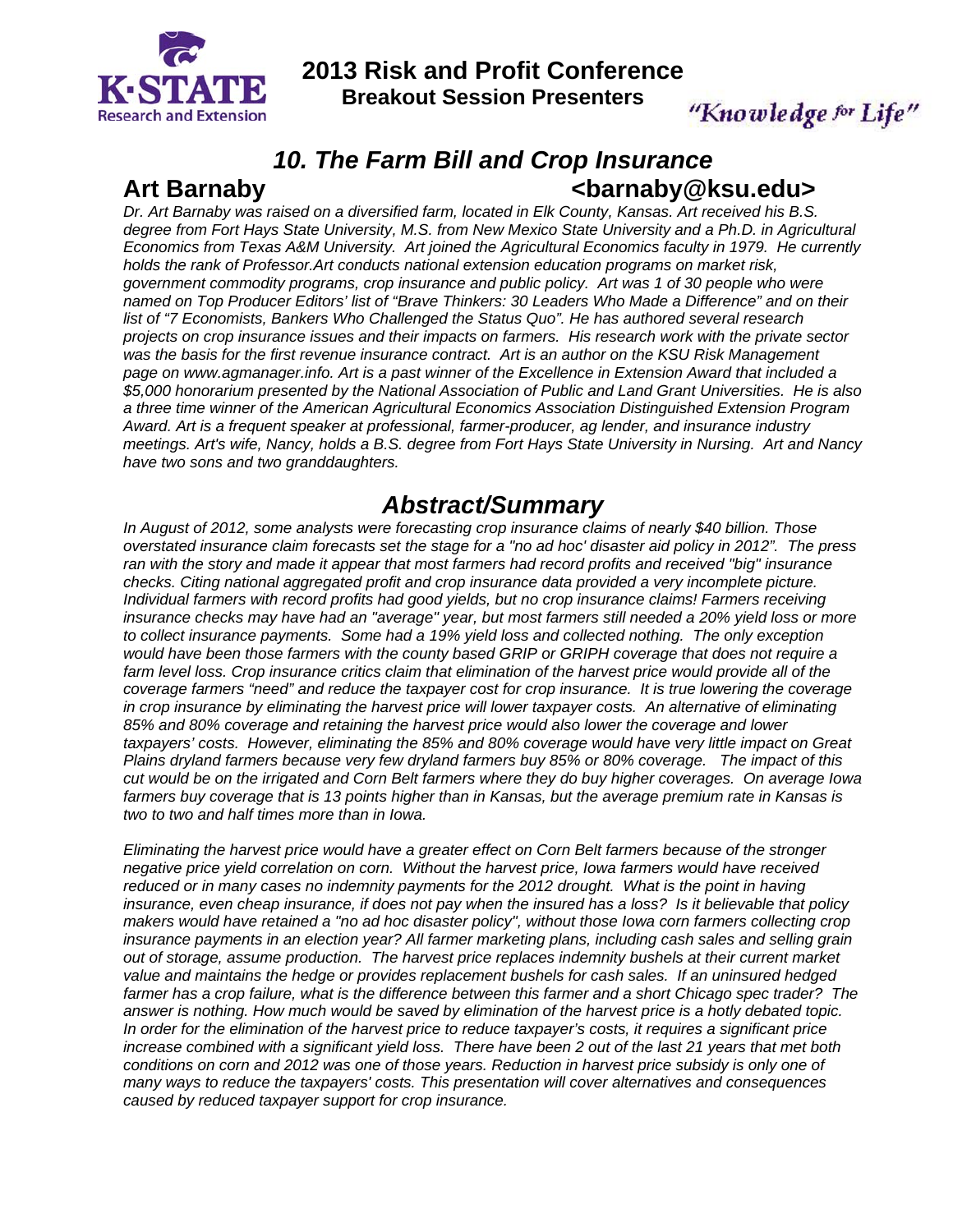# **The Farm Bill and Crop Insurance**



**Alumni Center, Manhattan, KS Email barnaby@ksu.edu y@**

**Check out our WEB page at http://www.** 

**8/16/2013**

#### **Alternative Methods to Reduce Taxpayer Cost for Crop Insurance**

- **1 Headlines claim 2012 crop insurance will cost taxpayers . \$30 to \$40 billion! Laughing all the way to the bank with over paid claims!**
- **2.Replace crop insurance with a "free" disaster program;**
- **3. Or "Free Market"; eliminate all safety net programs and layoff all FSA and RMA employees.**
- **4. Farm Bill interest groups include farmers, ag. lenders, Farm Credit (agent), Grain Companies, RMA employees, FSA empy p g loyees, crop insurance agents, AIPs, EWG, RMA consultants, food stamp supporters, Land Grant Universities, others, and taxpayers.**
- **5. Many analysts doubt that current institutional constraints would allow either policy extreme.**

**8/16/2013 4B Ag Consultants & Kansas State University, Copyright 2012, All Rights Reserved 2**

# **Farm Bill Changes to Crop Insurance**

**4B Ag Consultants & Kansas State University, Copyright 2012, All Rights Reserved 1**

- **1 Catastrophic Risk Protection (CAT) premium reduction that . is 100% subsidy to "reduce" Farm Bill cost**
- **2. Enterprise units for irrigated and non-irrigated crops in the same county**
- 3. Secretary shall use county data collected by the Risk **Management Agency or the National Agricultural Statistics Service, or both for area plans**
- 4. If the Farm Service Agency determines any producer's average adjusted gross income is over \$750,000; the **prod ' h f th <sup>i</sup> <sup>i</sup> ill ducer's share of the crop insurance premium will increase 15 percentage points. Does not apply to CAT. \$250K AGI limit voted down in the House.**
- **5. Increase the yield plug from 60% to 70% of T yield.**

#### **8/16/2013 4B Ag Consultants & Kansas State University, Copyright 2012, All Rights Reserved 3**

## **FSA Free "Puts", Price loss coverage payments if price is less than reference price (House)**

**Strike Prices**

- **1. Wheat, \$5.50 per bushel**
- **2. Corn, \$3.70 per bushel**
- **3. Grain sorghum, \$3.95 per bushel**
- **4.Soybeans, \$8.40 per bushel**
- **5.Other oilseeds \$20.15 per hundred weight oilseeds,**
- **6.Barley, \$4.95 per bushel**
- **7.Oats, \$2.40 per bushel**
- 8. Long grain rice, \$14.00 per hundred weight
- **9. Medium grain rice, \$14.00 per hundred weight**
- **10. Peanuts \$535.00 per ton**
- **11. Dry peas, \$11.00 per hundredweight**
- **12. Lentils, \$19.97 per hundredweight**
- **13 Small chickpeas \$19 04 per hundred weight 13.**
- **chickpeas, \$19.04 14. Large chickpeas, \$21.54 per hundred weight**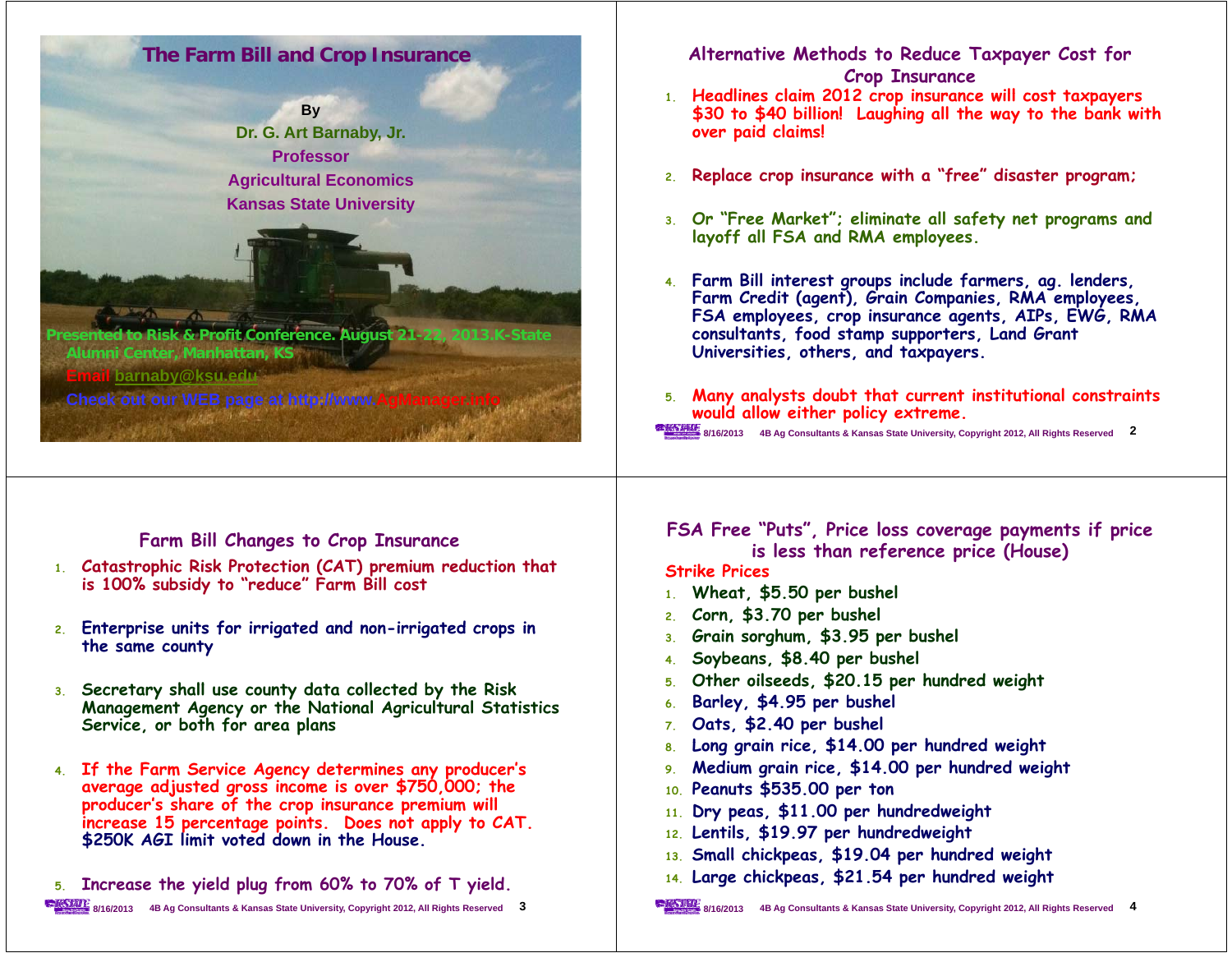#### **Nonrecourse Marketing Loan Rates (House)**

**Strike Prices**

| 1 <sub>1</sub>  | Wheat, \$2.94 per bushel                                                                                            |
|-----------------|---------------------------------------------------------------------------------------------------------------------|
| 2.              | Corn, \$1.95 per bushel                                                                                             |
| 3 <sub>1</sub>  | Grain sorghum, \$1.95 per bushel                                                                                    |
| 4 <sup>1</sup>  | Soybeans, \$5.00 per bushel                                                                                         |
| 5.              | Other oilseeds, \$10.09 per hundredweight                                                                           |
| 6.              | Barley, \$1.95 per bushel                                                                                           |
| 7.              | Oats, \$1.39 per bushel                                                                                             |
| 8.              | Upland cotton, simple average world price, s.t. Min 47 cent; max 52 cents/lb                                        |
| 9.              | Extra long staple cotton, \$0.7977 per pound                                                                        |
| 10 <sub>1</sub> | Long grain rice, \$6.50 per hundred weight                                                                          |
| 11 <sup>1</sup> | Medium grain rice, \$6.50 per hundred weight                                                                        |
| 12.             | Dry peas, \$5.40 per hundred weight                                                                                 |
| 13.             | Lentils, \$11.28 per hundred weight                                                                                 |
| 14.             | Small chickpeas, \$7.43 per hundredweight                                                                           |
| 15.             | Large chickpeas, \$11.28 per hundredweight                                                                          |
| 16.             | Graded wool, \$1.15 per pound                                                                                       |
| 17.             | Case of non-graded wool, \$0.40 per pound                                                                           |
| 18.             | Case of mohair, \$4.20 per pound                                                                                    |
| 19.             | Honey, \$0.69 per pound                                                                                             |
| 20.             | Peanuts, \$355 per ton                                                                                              |
|                 | <b>REACTANT:</b> 8/16/2013<br>5<br>4B Ag Consultants & Kansas State University, Copyright 2012, All Rights Reserved |
|                 |                                                                                                                     |

## **FSA Free "Puts", Price Loss Coverage Payments if price is less than reference price (House)**

**What do you do with this out of the money put?**

**This new Loss Coverage Payment is effectively an out of the money put that farmers may want to sell.**

**Expected to cover 85% of the base acres but only on the crop planted.**

**Payment limits, number of acres covered, strike price relative to market and also crop insurance strike prices will determine if it**  makes sense to sell options covered by FSA and crop insurance.

**If one has not lost money trading options, then one is not ready to**  sell covered puts. RAM-MAST will give one the tools to start.

**8/16/2013 4B Ag Consultants & Kansas State University, Copyright 2012, All Rights Reserved 6**

# **2013 West-Central Kansas Irrigated Corn Premiums 180 APH/185 Trend Yield, 500 Acres Enterprise Unit**

|                    | <b>APH Corn</b> |         | 185     |         | \$5.65 Price Election |         |       | 0.20 Volatility |
|--------------------|-----------------|---------|---------|---------|-----------------------|---------|-------|-----------------|
| % Coverage         | 50%             | 55%     | 60%     | 65%     | 70%                   | 75%     | 80%   | 85%             |
| Coverage           | 523             | 575     | 627     | 680     | 732                   | 784     | 836   | 889             |
| <b>Farmer Paid</b> |                 |         |         |         |                       |         |       |                 |
| YP                 | 1.97            | 2.61    | 3.39    | 4.49    | 5.93                  | 8.59    | 14.69 | 26.92           |
| <b>RP-HPE</b>      | 1.60            | 2.10    | 2.74    | 3.81    | 5.40                  | 8.56    | 15.88 | 29.72           |
| RP                 | 2.34            | 3.29    | 4.42    | 6.03    | 8.18                  | 12.51   | 22.44 | 41.18           |
| % Increase Prem    |                 |         |         |         |                       |         |       |                 |
| from YP to RP      | 18.8%           | 26.1%   | 30.4%   | 34.3%   | 37.9%                 | 45.6%   | 52.8% | 53.0%           |
| % Increase Prem    |                 |         |         |         |                       |         |       |                 |
| from RP-HPE to     |                 |         |         |         |                       |         |       |                 |
| RP                 | 46.3%           | 56.7%   | 61.3%   | 58.3%   | 51.5%                 | 46.1%   | 41.3% | 38.6%           |
|                    |                 |         |         |         |                       |         |       |                 |
| Yield/bu.          | 0.021           | 0.026   | 0.031   | 0.037   | 0.046                 | 0.062   | 0.099 | 0.171           |
| "Put"/Cents bu.    | (0.004)         | (0.005) | (0.006) | (0.006) | (0.004)               | (0.000) | 0.008 | 0.018           |
| "Call"/Cents bu.   | 0.008           | 0.012   | 0.015   | 0.018   | 0.021                 | 0.028   | 0.044 | 0.073           |

### **2013 West-Central Kansas Irrigated Corn Premiums 180 APH/185 Trend Yield, 500 Acres Enterprise Unit Change in Volatility**

|                                |           | <b>APH Corn</b> | 185        |         | \$5.65 Price Election |            |         | 0.20 Volatility |
|--------------------------------|-----------|-----------------|------------|---------|-----------------------|------------|---------|-----------------|
| % Coverage                     | 50%       | 55%             | 60%        | 65%     | 70%                   | 75%        | 80%     | 85%             |
| Coverage<br><b>Farmer Paid</b> | 523       | 575             | 627        | 680     | 732                   | 784        | 836     | 889             |
| <b>RP 0.20 Volatility</b>      | 2.34      | 3.29            | 4.42       | 6.03    | 8.18                  | 12.51      | 22.44   | 41.18           |
| <b>RP 0.30 Volatility</b>      | 2.69      | 3.78            | 5.20       | 7.28    | 9.86                  | 14.90      | 26.79   | 49.04           |
| % increase Prem                | 15.0%     | 14.9%           | 17.6%      | 20.7%   | 20.5%                 | 19.1%      | 19.4%   | 19.1%           |
| <b>RP 0.18 Volatility</b>      | 2.11      | 2.82            | 3.73       | 5.03    | 6.84                  | 10.52      | 19.24   | 35.78           |
| % decrease Prem                | $(9.8\%)$ | $(14.3\%)$      | $(15.6\%)$ | (16.6%) | $(16.4\%)$            | $(15.9\%)$ | (14.3%) | $(13.1\%)$      |

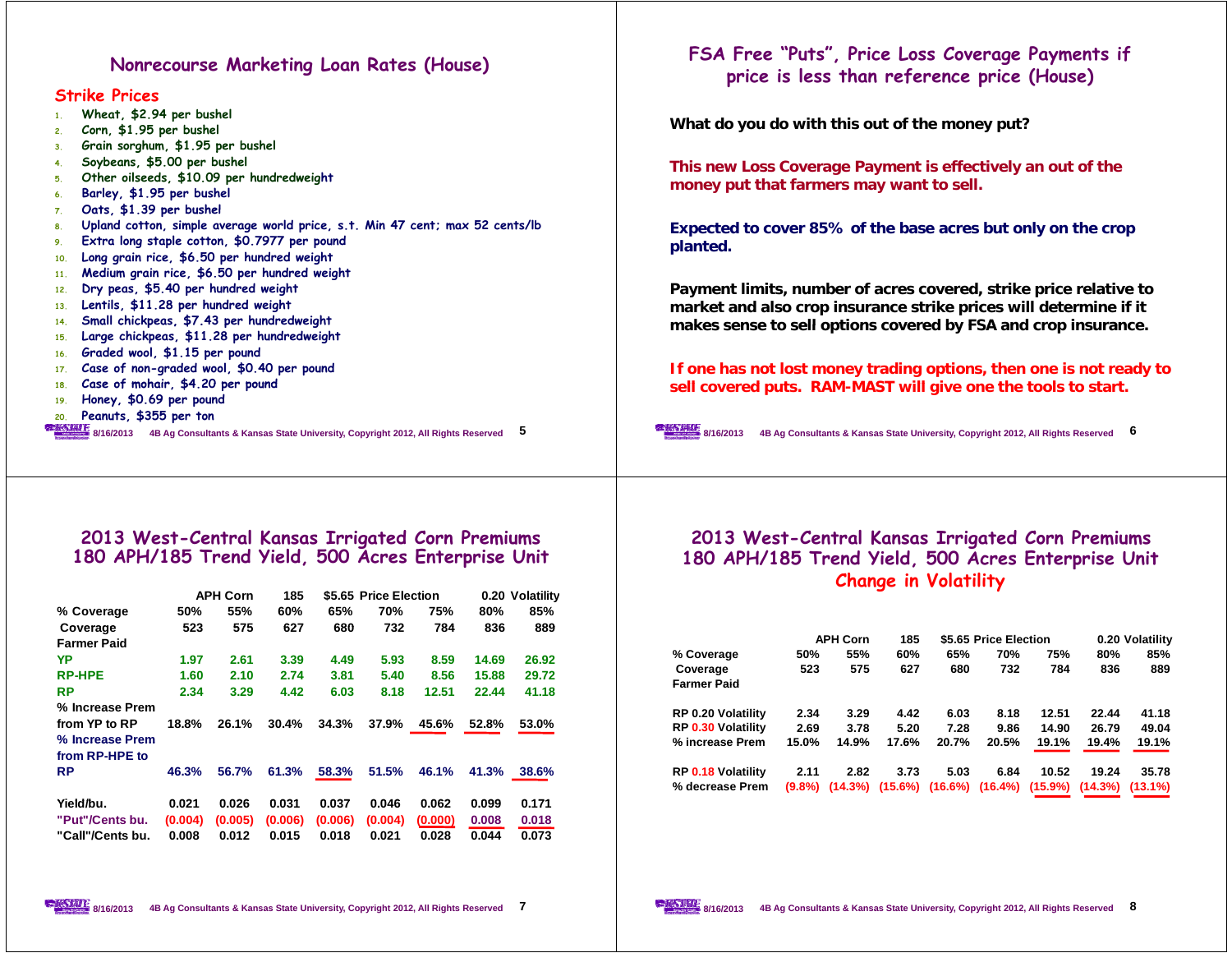### **Cheap Puts**

- **1. The Yield Adjusted Asian (YAA) put in RP is cheap.**
- **2. 2012 & 2013 RP P i l b f b t Premiums were lower because of base rate cuts, lower strike price, and a volatility decline from 0.29 to 0.23 and 0.20 for 2013.**
- **4.Lower volatility lowers the return from selling covered puts.**
- **5. <sup>S</sup> ll d ti li it d l b th t f Sell covered options on limit orders only because the out of the money market is thin.**
- **6.**Don't assume lower premium is the only objective. If one **buys higher levels of coverage and trend yield they will have more low cost YAA puts and more guaranteed bushels at replacement values .**



**8/16/20134B Ag Consultants & Kansas State University, Copyright 2012, All Rights Reserved 9**

#### **Percent Corn Price Change by State Loss Ratio by Year**

**Year IL IN IA MN MI OH MS OK KS NE TX Change** 52 **% Price 2010 38.3% .64 .33 .70 .09 .25 .18 2.09 .24 .24 .32 .52** 84. 47. 10.1 78. 77. 18. 15. 30. 20. 20. 10. 18. 17.5% **2012 32.0% 6.02 4.75 2.76 .36 1.41 1.92 .74 1.95 3.26 2.77 .55 2008 (30.7%) .60 1.11 1.13 .70 .88 1.52 .65 .67 .59 .52 1.02** 38. 41 76. 41 38 1.22 .86 31 1.22 A*t 1.22 .86 (<mark>29.7%) 2004 (29.7%) 35 .66 .</mark>* 99. 1.08 1.08 1.03 1.07 1.07 1.07 1.08 1.08 1.08 1.08 1.09 1998 (22.9%) .51 .91 .58 .11 **(22.9%) .51 .91 .58 .<sup>11</sup> .62 .39 1.45 1.60 .15 .27 3.62** 90. 159 1.59 1.81 1.84 1.84 1.92 1.91 1.05 1.54 1.54 (1.7%) 1992 59. 35. 50. 2.03 2.05 2.05. 58. 09 05. 19. 19. (1<mark>9.5%) 1994</mark> **1999 (18.5%) .43 .80 .32 .15 .23 1.23 .70 3.58 .49 .32 .63** 1.40 20 .55 .55 .37 .31 .20 .07 .31 .29 .37 .37 .32 .40 **2001 (16.7%) .27 .17 .67 .77 1.40 .54 .<sup>22</sup> 1.46 .80 .36 1.44 2000 (16.1%) .27 .35 .35 .16 .57 .35 .88 .49 1.20 1.31 .70 1993 14.2% .58 .47 4.96 8.27 .77 1.12 2.17 1.46 1.43 1.89 .82** 194. 31. 34 . 16 . 44 . 36 . 31 . 194. 16 . 17 . 186 1. 81 . 194. 194. 1996 **2007**.13 .16 .53 .77 .31 .51 .57 .21 .16 **2011 5.2% .42 .57 .24 .40 .32 .56 2.61 3.91 1.70 .36 3.15 2002 4.7% .86 1.65 .20 .11 .56 3.85 .72 .65 3.46 2.33 1.50 2009 (3 5%) 29 30 <sup>22</sup> 14 50 <sup>11</sup> <sup>1</sup> 62 93 19 <sup>22</sup> <sup>1</sup> 55** 1.55 22. 29. 29. 29. 21. 11. 21. 22. 29. 29. (%3. 29. 29. 29. 29.<br>1.11 1.79 1.79. 29. 29. 29. 29. 29. 29. 29. 29. 29. 29. 29. 29. **1997 1.2%.26 .86 .09 .13 .28 .47 .31 .23 .23 .30 .48**

#### **Volatility Effects on RP Premiums**

**CME December Corn**

|      |                                                                                 |             |      |                          | Precent                    |
|------|---------------------------------------------------------------------------------|-------------|------|--------------------------|----------------------------|
|      | <b>CCIP CCIP</b>                                                                |             |      |                          | Price                      |
|      |                                                                                 |             |      | Plant Harv. Vola- \$ Cha | Cha-                       |
|      | Year Price <sup>1</sup> Price <sup>2</sup> tility <sup>3</sup> nge <sup>4</sup> |             |      |                          | nge <sup>5</sup>           |
| 2013 | 5.65                                                                            |             | 0.20 |                          |                            |
| 2012 | 5.68                                                                            | 7.50        | 0.22 | 1.82                     | 32.0%                      |
| 2011 | 6.01                                                                            | 6.32        | 0.29 | 0.31                     | $5.2\%$                    |
| 2010 | 3.99                                                                            | 5.46        | 0.28 | 1.47                     | 36.8%                      |
| 2009 | 4.04                                                                            | 3.72        |      |                          | 0.37(0.32)(7.9%)           |
| 2008 | 5.40                                                                            | 4.13        |      |                          | $0.30$ $(1.27)$ $(23.5\%)$ |
| 2007 | 4.06                                                                            | <b>3.58</b> |      |                          | $0.26$ (0.48) (11.8%)      |
| 2006 | 2.59                                                                            | 3.03        |      | $0.23 \quad 0.44$        | 17.0%                      |
| 2005 | 2.32                                                                            | 2.02        |      |                          | $0.21$ $(0.30)$ $(12.9\%)$ |
| 2004 | 2.83                                                                            | 2.05        |      |                          | $0.21$ $(0.78)$ $(27.6\%)$ |
| 2003 | 2.42                                                                            | 2.26        |      |                          | $0.20(0.16)(6.6\%)$        |
| 2002 | 2.32                                                                            | 2.52        | 0.18 | 0.20                     | 8.6%                       |
| 2001 | 2.46                                                                            | 2.08        |      |                          | $0.20$ $(0.38)$ $(15.3\%)$ |
| 2000 | 2.51                                                                            | 2.04        |      |                          | $0.21$ $(0.47)$ $(18.7\%)$ |
|      |                                                                                 |             |      |                          |                            |

**8/16/2013 4B Ag Consultants & Kansas State University, Copyright 2012, All Rights Reserved 10**

#### **40 Year Historical Corn & Soybean 75% Revenue Protection Prices (March 15 Sales Closing)**

| <b>CME</b> December Corn |      |            |                       |  |      |            |                                                                                                                               | <b>CME November Soybeans</b> |            |            |                                                                                                                               |  |      |            |                   |
|--------------------------|------|------------|-----------------------|--|------|------------|-------------------------------------------------------------------------------------------------------------------------------|------------------------------|------------|------------|-------------------------------------------------------------------------------------------------------------------------------|--|------|------------|-------------------|
|                          |      |            | Percent               |  |      |            | Percent                                                                                                                       |                              |            |            | Percent                                                                                                                       |  |      |            | Percent           |
|                          |      | Base Harv. | Price                 |  |      | Base Harv. | Price                                                                                                                         |                              |            | Base Harv. | Price                                                                                                                         |  |      | Base Harv. | Price             |
|                          |      |            |                       |  |      |            | Year Price <sup>1</sup> Price <sup>2</sup> Change <sup>5</sup> Year Price <sup>1</sup> Price <sup>2</sup> Change <sup>5</sup> |                              |            |            | Year Price <sup>1</sup> Price <sup>2</sup> Change <sup>5</sup> Year Price <sup>1</sup> Price <sup>2</sup> Change <sup>5</sup> |  |      |            |                   |
| 2012                     | 5.68 | 7.50       | 32.0% 1992            |  |      |            | $2.70$ $2.09$ $(22.7%)$                                                                                                       |                              |            |            | 2012 12.55 15.39 22.6% 1992                                                                                                   |  | 6.06 |            | $5.37(11.4\%)$    |
| 2011                     | 6.01 | 6.32       | 5.2% 1991             |  | 2.59 | 2.51       | $(3.1\%)$                                                                                                                     |                              |            |            | 2011 13.49 12.14 (10.0%) 1991                                                                                                 |  | 6.15 | 5.60       | $(8.9\%)$         |
| 2010                     | 3.99 | 5.46       | 36.8% 1990            |  | 2.47 | 2.30       | $(7.1\%)$                                                                                                                     | 2010                         |            | 9.23 11.63 | 26.0% 1990                                                                                                                    |  | 5.95 | 6.12       | 2.8%              |
| 2009                     | 4.04 | 3.72       | $(7.9\%)$ 1989        |  | 2.71 |            | 2.39(11.7%)                                                                                                                   | 2009                         | 8.80       | 9.66       | 9.8% 1989                                                                                                                     |  | 7.24 | 5.62       | $(22.4\%)$        |
| 2008                     | 5.40 |            | 4.13 (23.5%) 1988     |  | 2.17 | 2.89       | 33.3%                                                                                                                         |                              | 2008 13.36 |            | 9.22 (31.0%) 1988                                                                                                             |  | 6.43 | 7.93       | 23.3%             |
| 2007                     | 4.06 |            | 3.58 (11.8%) 1987     |  | 1.69 | 1.83       | 8.3%                                                                                                                          | 2007                         | 8.09       | 9.75       | 20.5% 1987                                                                                                                    |  | 4.71 | 5.38       | 14.2%             |
| 2006                     | 2.59 | 3.03       | 17.0% 1986            |  | 2.11 |            | $1.69$ $(19.5\%)$                                                                                                             | 2006                         | 6.18       | 5.93       | $(4.0\%)$ 1986                                                                                                                |  | 5.15 | 4.82       | $(6.6\%)$         |
| 2005                     | 2.32 |            | 2.02 (12.9%) 1985     |  | 2.66 |            | $2.23(16.1\%)$                                                                                                                | 2005                         | 5.53       | 5.75       | 4.0% 1985                                                                                                                     |  | 6.06 |            | 5.05(16.7%)       |
| 2004                     | 2.83 |            | $2.05(27.6\%)$ 1984   |  | 2.86 | 2.78       | $(2.6\%)$                                                                                                                     | 2004                         | 6.72       |            | 5.26 (21.7%) 1984                                                                                                             |  | 7.11 |            | $6.14(13.6\%)$    |
| 2003                     | 2.42 |            | $2.26$ $(6.6\%)$ 1983 |  | 2.88 | 3.48       | 20.6%                                                                                                                         | 2003                         | 5.26       | 7.32       | 39.2% 1983                                                                                                                    |  | 6.33 | 8.43       | 33.1%             |
| 2002                     | 2.32 | 2.52       | 8.6% 1982             |  | 3.00 |            | $2.20(26.8\%)$                                                                                                                | 2002                         | 4.50       | 5.45       | 21.1% 1982                                                                                                                    |  | 6.76 |            | 5.32(21.2%)       |
| 2001                     | 2.46 |            | 2.08 (15.3%) 1981     |  | 3.77 |            | $2.91(22.8\%)$                                                                                                                | 2001                         | 4.67       | 4.37       | $(6.4\%)$ 1981                                                                                                                |  | 8.26 |            | $6.56$ $(20.6\%)$ |
| 2000                     | 2.51 |            | 2.04 (18.7%) 1980     |  | 3.12 | 3.61       | 15.6%                                                                                                                         | 2000                         | 5.32       |            | 4.72 (11.2%) 1980                                                                                                             |  | 7.29 | 8.57       | 17.6%             |
| 1999                     | 2.40 |            | 2.01 (16.1%) 1979     |  | 2.59 | 2.78       | 7.4%                                                                                                                          | 1999                         | 5.11       |            | 4.85 (5.1%) 1979                                                                                                              |  | 6.97 | 6.70       | $(4.0\%)$         |
| 1998                     | 2.84 |            | 2.19 (23.0%) 1978     |  | 2.27 | 2.31       | 1.6%                                                                                                                          | 1998                         | 6.64       |            | 5.46 (17.7%) 1978                                                                                                             |  | 5.76 | 6.84       | 18.7%             |
| 1997                     | 2.73 | 2.81       | 3.1% 1977             |  | 2.73 |            | 2.09(23.7%)                                                                                                                   | 1997                         | 6.97       | 6.82       | $(2.1\%)$ 1977                                                                                                                |  | 6.96 | 5.31       | $(23.8\%)$        |
| 1996                     | 3.08 | 2.84       | $(7.9\%)$ 1976        |  | 2.72 | 2.65       | $(2.4\%)$                                                                                                                     | 1996                         | 7.23       | 7.07       | $(2.2\%)$ 1976                                                                                                                |  | 5.08 | 6.41       | 26.2%             |
| 1995                     | 2.57 | 3.23       | 25.7% 1975            |  | 2.72 | 2.91       | $7.0\%$                                                                                                                       | 1995                         | 5.85       | 6.56       | 12.2% 1975                                                                                                                    |  | 5.79 | 5.25       | $(9.4\%)$         |
| 1994                     | 2.68 |            | 2.16 (19.5%) 1974     |  | 2.89 | 3.80       | 31.5%                                                                                                                         | 1994                         | 6.48       |            | 5.41 (16.5%) 1974                                                                                                             |  | 6.30 | 8.59       | 36.4%             |
| 1993                     | 2.40 | 2.49       | 3.7% 1973             |  |      | 1.38 2.46  | 77.7%                                                                                                                         | 1993                         |            | 5.86 6.15  | 4.9% 1973                                                                                                                     |  | 3.95 | 5.85       | 48.2%             |

<sup>2</sup>The monthly average price of nearby futures settles the RP and RP-HPE claims. If price is higher the harvest price is **also used to set the coverage in RP.**

**3Percent price change is based on Revenue Protection strike and settlement prices.**

**8/16/2013 4B Ag Consultants & Kansas State University, Copyright 2012, All Rights Reserved 12**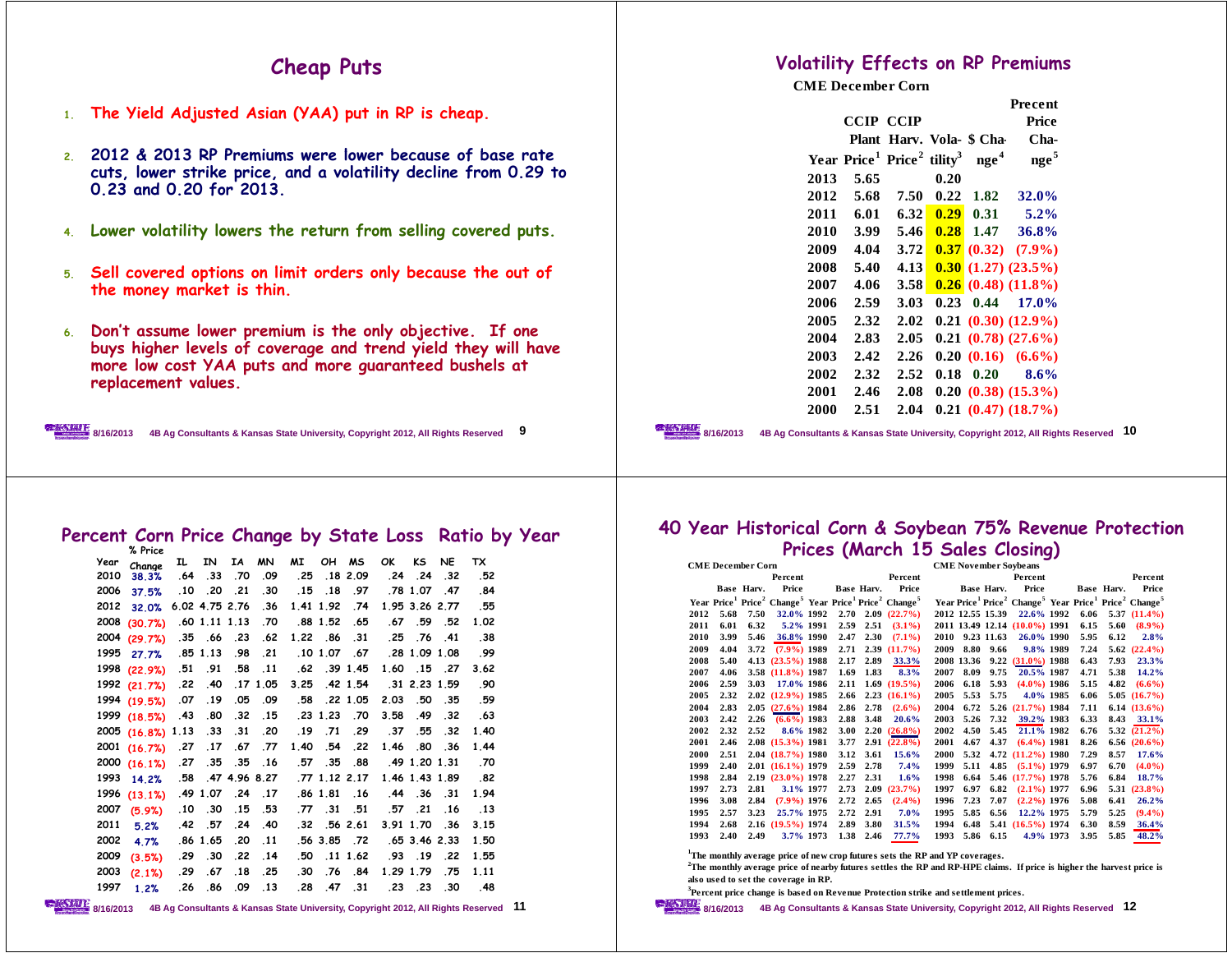#### **Selling Out of the Money Options Covered with Revenue Protection**

- **1. RP's major advantage is at a minimum it replaces loss production at current market value. This allows farmers to maintain a hedged position selling up to 2 years ahead of harvest.**
- **2. Recent RP premiums have significantly increased because of higher commodity prices and volatility, but are expected to be lower in 2014.**
- **3. Because of higher CME option premiums, farmers can sell off part of their RP coverage by selling out of the money puts a puts, bear spread and lower their costs "bear spread" costs.**
- **4. Only Farmers who have "lost money trading options" h ld id lli t f th t d ith should consider selling out of the money puts covered with RP.**

**8/16/2013 4B Ag Consultants & Kansas State University, Copyright 2012, All Rights Reserved 13**

#### **Were 2012 Crop Insurance Losses Higher than Expected?**

- **1. Even with about \$17 billion in 2012 claims the long run**  national loss ratio will remain below 1.0, the targeted **loss ratio.**
- **2. <sup>D</sup> <sup>h</sup> 19 l 2 d <sup>l</sup> During the past years, only underwriting losses over 5%, 2002 & 2012.**
- **3. Government accounting does not recognize RMA underwriting gains (under spent subsidy), but does include underwriting losses.**
- 4. Net RMA cost including net gains have averaged about **Net RMA cost including net gains have averaged about \$4 billion per year. Including A&O total under \$5.2B \$ py <sup>g</sup> \$ average.**

## **RP Yield Adjusted "Options" vs. Exchange Traded Options**

#### **Revenue Protection**

#### **CME Traded Option**

- **Higher prices cause negative "put" values in RP-HPE. RP will l prevent negative values.**
- **No time Value**
- **No Exercise Rights**
- **Settle on monthly average price Settle on a spot price**
- **l k P Single Strike Price**
- **Price limit on "call" (harvest Price)**
- **Payment adjusted for yield**
- **No negative Option values**
- **Zero time value @ Expiration p**
- **Right to Exercise**
- 
- **Multiple Strike prices**
- **No limit on price**
- **No yield adjustment, 000 b F d 5,000 bu. Fixed.**

**8/16/2013 4B Ag Consultants & Kansas State University, Copyright 2012, All Rights Reserved 14**

#### **USA Crop Insurance Performance, All Contracts**

|                    | Pol   |                  |               |            |            |            |             |       | Prem-           | Farm-er |
|--------------------|-------|------------------|---------------|------------|------------|------------|-------------|-------|-----------------|---------|
|                    | Earn  |                  |               | Total      |            |            |             | Loss  | <b>ium Paid</b> | Loss    |
|                    | Prem  | <b>Net Acres</b> | Liabilities   | Premium    | Subsidy    | Indemnity  | Loss/Gain   | Ratio | by Farm-        | Ratio   |
| Year               | (000) | (000)            | (000)         | (000)      | (000)      | (000)      | (000)       | (000) | ers             | (000)   |
| $1988^2$           | 333   | 45.475           | 4.423.961     | 294.957    | 74.723     | 797.178    | (502, 221)  | 2.70  | 74.7%           | 3.62    |
| 1989               | 949   | 101,632          | 13,535,807    | 814,302    | 204,965    | 1,212,235  | (397, 933)  | 1.49  | 74.8%           | 1.99    |
| 1990               | 895   | 101.361          | 12.828.368    | 836.468    | 215.308    | 973.032    | (136, 563)  | 1.16  | 74.3%           | 1.57    |
| 1991               | 707   | 82,357           | 11,215,994    | 737,049    | 190,066    | 955,289    | (218, 240)  | 1.30  | 74.2%           | 1.75    |
| 1992               | 663   | 83.107           | 11.334.059    | 758,789    | 196.721    | 918.215    | (159, 426)  | 1.21  | 74.1%           | 1.63    |
| 1993               | 679   | 83.725           | 11.353.421    | 755,739    | 200.009    | 1,655,479  | (899, 740)  | 2.19  | 73.5%           | 2.98    |
| 1994               | 801   | 99.640           | 13.608.387    | 949.396    | 254.876    | 601.146    | 348.250     | 0.63  | 73.2%           | 0.87    |
| 1995               | 2,034 | 220,511          | 23,728,454    | 1,543,350  | 889,372    | 1,567,732  | (24, 382)   | 1.02  | 42.4%           | 2.40    |
| 1996               | 1.615 | 204.864          | 26.876.813    | 1.838.559  | 982.063    | 1.492.663  | 345.896     | 0.81  | 46.6%           | 1.74    |
| 1997               | 1,320 | 182,189          | 25,458,851    | 1,775,368  | 902,794    | 993,551    | 781,817     | 0.56  | 49.1%           | 1.14    |
| 1998               | 1.243 | 181.835          | 27,921,436    | 1,875,927  | 946.312    | 1,677,542  | 198,385     | 0.89  | 49.6%           | 1.80    |
| 1999               | 1,289 | 196,918          | 30,939,450    | 2,310,133  | 954,872    | 2,434,715  | (124, 582)  | 1.05  | 58.7%           | 1.80    |
| 2000               | 1.323 | 206.467          | 34,443,753    | 2,540,164  | 951,192    | 2,594,834  | (54, 671)   | 1.02  | 62.6%           | 1.63    |
| 2001               | 1.298 | 211.329          | 36.728.587    | 2.961.848  | 1.771.322  | 2,960,125  | 1,723       | 1.00  | 40.2%           | 2.49    |
| 2002               | 1.259 | 214.865          | 37.299.303    | 2.915.944  | 1.741.028  | 4.066.732  | (1.150.788) | 1.39  | 40.3%           | 3.46    |
| 2003               | 1.241 | 217.409          | 40,620,507    | 3,431,359  | 2,041,658  | 3,260,806  | 170.553     | 0.95  | 40.5%           | 2.35    |
| 2004               | 1.229 | 221.020          | 46.602.280    | 4.186.133  | 2.472.282  | 3.209.723  | 976.409     | 0.77  | 40.9%           | 1.87    |
| 2005               | 1.191 | 245.856          | 44.258.915    | 3.949.230  | 2.337.101  | 2.367.323  | 1.581.907   | 0.60  | 40.8%           | 1.47    |
| 2006               | 1.148 | 242.082          | 49,919,480    | 4,579,539  | 2,682,006  | 3,503,536  | 1.076.003   | 0.77  | 41.4%           | 1.85    |
| 2007               | 1.138 | 271,634          | 67,339,911    | 6,562,118  | 3,823,353  | 3,547,569  | 3,014,549   | 0.54  | 41.7%           | 1.30    |
| 2008               | 1.149 | 272.250          | 89.892.360    | 9.850.879  | 5.690.668  | 8.677.910  | 1.172.969   | 0.88  | 42.2%           | 2.09    |
| 2009               | 1,172 | 264,776          | 79,575,187    | 8,950,746  | 5,426,886  | 5,228,924  | 3,721,822   | 0.58  | 39.4%           | 1.48    |
| 2010               | 1.141 | 256.268          | 78,104,325    | 7.594.397  | 4,711,271  | 4,251,436  | 3,342,960   | 0.56  | 38.0%           | 1.47    |
| 2011               | 1,152 | 265,609          | 114, 112, 377 | 11,955,219 | 7,452,814  | 10,826,308 | 1,128,911   | 0.91  | 37.7%           | 2.40    |
| $2012^3$           | 1.173 | 282.503          | 116.938.299   | 11.087.372 | 6,960,499  | 17,316,100 | (6.228.728) | 1.56  | 37.2%           | 4.20    |
| 1988 to 2011       |       | 4,473,177        | 932.121.987   | 83.967.611 | 47.113.662 | 69.774.003 | 14,193,608  | 0.83  | 43.9%           | 1.89    |
| Est 2012 + History |       | 4.755.680        | 1.049.060.285 | 95.054.983 | 54,074,162 | 87,090,103 | 7.964.880   | 0.92  | 43.1%           | 2.13    |

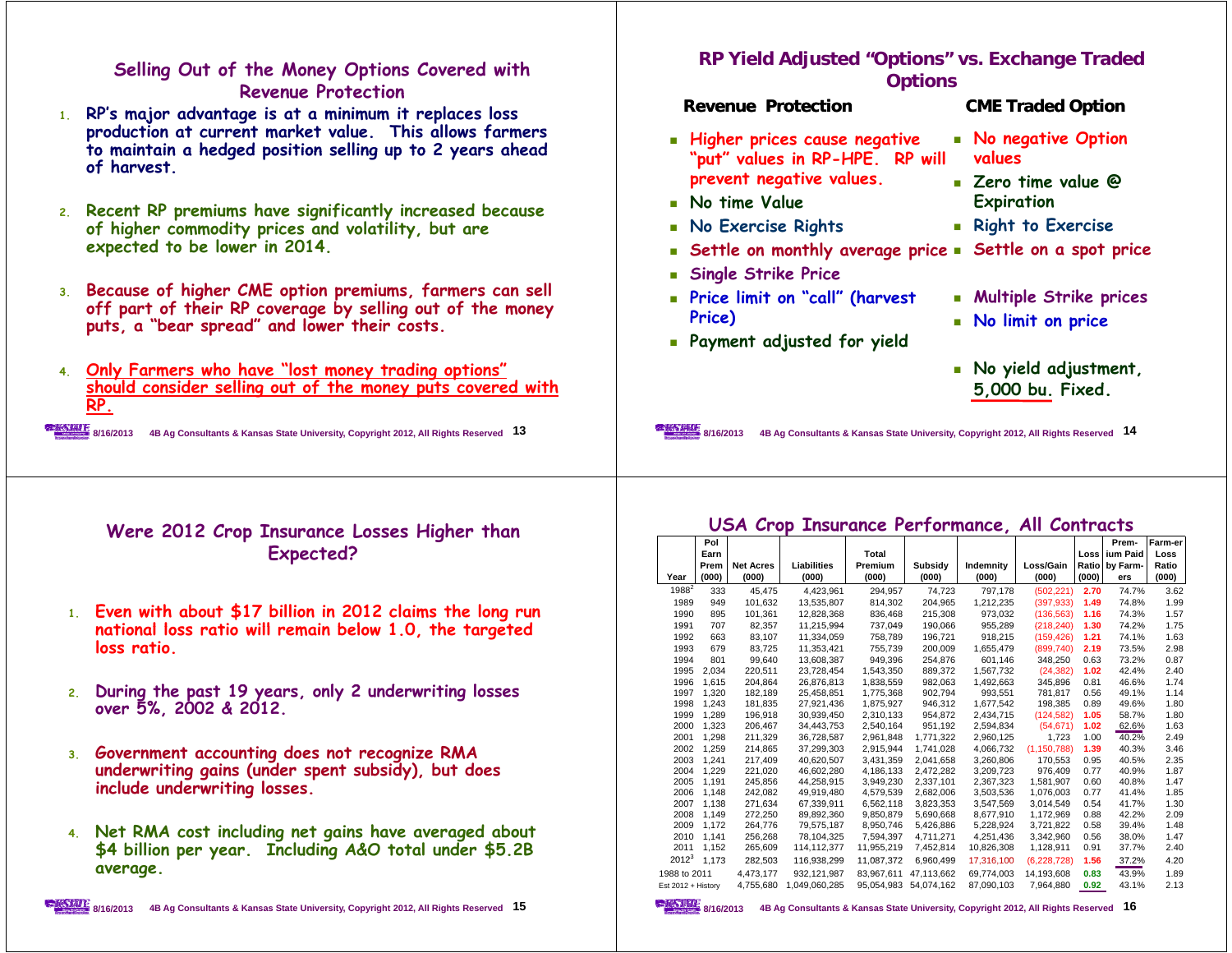# **12 Yr Avg Cost of Crop Insurance Post 2000 ARPA Act** Corn Net

|                                     | Acres Srike                                                                                                |             |                                     |      |       |                   |         | \$ Cov- Gross farmer Indem rati Underwriting Gains/Losses |            |                     |             | Net    |          |
|-------------------------------------|------------------------------------------------------------------------------------------------------------|-------------|-------------------------------------|------|-------|-------------------|---------|-----------------------------------------------------------|------------|---------------------|-------------|--------|----------|
| Year                                |                                                                                                            | (000) Price | erage                               | Prem | paid  | nity              | $\circ$ | Gross                                                     | <b>AIP</b> |                     | RMA Subsidy | RMA    | $A\&O^1$ |
| 2001                                |                                                                                                            | 211 \$2.46  | 36,729 2,978                        |      | 1,206 | 2,965 1.00        |         | 12                                                        | 346        | (334)               | 1,772       | 2,106  | 636      |
| 2002                                |                                                                                                            |             | 215 \$2.32 37.299 2.909             |      | 1.168 | 4.058 1.39        |         | (1,149)                                                   | (48)       | (1,101)             | 1.741       | 2,842  | 626      |
| 2003                                |                                                                                                            |             | 217 \$2.42 40,621 3,434             |      | 1,392 | 3,259 0.95        |         | 176                                                       | 377        | (201)               | 2,042       | 2,243  | 734      |
| 2004                                |                                                                                                            |             | 221 \$2.83 46,602 4,186             |      | 1.709 | 3.291 0.79        |         | 895                                                       | 691        | 203                 | 2.477       | 2.274  | 888      |
| 2005                                |                                                                                                            |             | 246 \$2.32 44,259 3,945             |      | 1.601 | 2.341 0.59        |         | 1,604                                                     | 915        | 689                 | 2,344       | 1,655  | 829      |
| 2006                                |                                                                                                            |             | 242 \$2.59 49.919 4.709             |      | 2.027 | 3.551 0.75        |         | 1,158                                                     | 822        | 336                 | 2,682       | 2,346  | 959      |
| 2007                                |                                                                                                            |             | 272 \$4.06 67,340 6,547             |      | 2.724 | 3.465 0.53        |         | 3,082                                                     | 1,572      | 1,510               | 3,823       | 2,313  | 1,333    |
| 2008                                |                                                                                                            |             | 272 \$5.40 89,892 9,832             |      | 4.141 | 8.719 0.89        |         | 1,113                                                     | 1,095      | 18                  | 5,691       | 5,673  | 2,009    |
| 2009                                |                                                                                                            |             | 265 \$4.04 79,575 8,949             |      | 3.522 | 5.216 0.58        |         | 3,733                                                     | 2,298      | 1,435               | 5,427       | 3,992  | 1.619    |
| 2010                                |                                                                                                            |             | 256 \$3.99 78,104 7,592             |      | 2,882 | 4.235 0.56        |         | 3.357                                                     | 1,919      | 1.438               | 4.710       | 3.272  | 1.368    |
| 2011                                |                                                                                                            |             | 266 \$6.01 114,112 11,959           |      |       | 4,506 10,807 0.90 |         | 1,152                                                     | 1,666      | (514)               | 7,453       | 7,967  | 1,330    |
| $2012^2$                            |                                                                                                            |             |                                     |      |       |                   |         | 282 \$5.68 116,880 11,080 4,124 17,256 1.56 (6,175)       |            | $(1,302)$ $(4,873)$ | 6,956       | 11,829 | 1,316    |
|                                     |                                                                                                            |             |                                     |      |       |                   |         |                                                           |            |                     |             | 4,043  | 1.137    |
|                                     |                                                                                                            |             | Avg. Farmer Cost for Crop Insurance |      | 2.584 |                   |         |                                                           |            |                     |             |        |          |
|                                     | 863                                                                                                        |             |                                     |      |       |                   |         |                                                           |            |                     |             |        |          |
| Average Indemnity Payments<br>5,764 |                                                                                                            |             |                                     |      |       |                   |         |                                                           |            |                     |             |        |          |
|                                     |                                                                                                            |             |                                     |      |       |                   |         |                                                           |            |                     |             |        |          |
|                                     | Bource: United States Government Accountability Office, "Crop Insurance; Savings Would Result from Program |             |                                     |      |       |                   |         |                                                           |            |                     |             |        |          |

Changes and Greater Use of Data Mining", GAO-12-256, a report to the Ranking Member, Permanent Subcommittee on Investigations, Committee on Homeland Security and Governmental Affairs, U.S. Senate, March 2012. The A&O costs were capped in the 2013 Standard Reinsurance Agreement (SRA) at about \$1.3 billion; mostly paid to agents for commissions. The A&O cap reduced the A&O payment by about a \$800 to \$900 million. There are about \$77-80 million in RMA employee and government operating expenses, in addition to the other costs.

**8/16/2013 4B Ag Consultants & Kansas State University, Copyright 2012, All Rights Reserved 17**  $22012$  data is not complete and the reinsurance data lags behind the RMA reported gross indemnity payments. **EXAMPLE 2001, insured acres have increased by 71 million acres and provided \$80 billion more in coverage** 

#### **Minnesota Corn Loss Ratio by Year**

|      | Pol<br>Earn                                                                                                                                                                                                                                               | <b>Net</b> |             | Total   |         | Farmer  |           |            | Loss  | $%$ of<br>Premium | Farmer<br>Loss |
|------|-----------------------------------------------------------------------------------------------------------------------------------------------------------------------------------------------------------------------------------------------------------|------------|-------------|---------|---------|---------|-----------|------------|-------|-------------------|----------------|
|      | Prem                                                                                                                                                                                                                                                      | Acres      | Liabilities | Premium | Subsidy | Paid    | Indemnity | Loss/Gain  | Ratio | Paid by           | Ratio          |
| Year | (000)                                                                                                                                                                                                                                                     | (000)      | (000)       | (000)   | (000)   | (000)   | (000)     | (000)      | (000) | <b>Farmers</b>    | (000)          |
| 1992 | 17                                                                                                                                                                                                                                                        | 2.225      | 353,439     | 20.647  | 5.870   | 14,776  | 21,309    | (662)      | 1.03  | 71.6%             | 1.44           |
| 1993 | 20                                                                                                                                                                                                                                                        | 2,471      | 353,164     | 20,360  | 5,828   | 14,532  | 170,082   | (149, 722) | 8.35  | 71.4%             | 11.70          |
| 1994 | 33                                                                                                                                                                                                                                                        | 4,313      | 619,863     | 38,253  | 10,920  | 27,332  | 3,337     | 34,916     | 0.09  | 71.5%             | 0.12           |
| 1995 | 50                                                                                                                                                                                                                                                        | 6.590      | 802.080     | 49.890  | 19.813  | 30.077  | 4.842     | 45.048     | 0.10  | 60.3%             | 0.16           |
| 1996 | 27                                                                                                                                                                                                                                                        | 4.080      | 788.733     | 50.656  | 20.992  | 29.663  | 9.508     | 41.148     | 0.19  | 58.6%             | 0.32           |
| 1997 | 56                                                                                                                                                                                                                                                        | 8.433      | 1.439.022   | 90.325  | 41.614  | 48.711  | 14.449    | 75.877     | 0.16  | 53.9%             | 0.30           |
| 1998 | 85                                                                                                                                                                                                                                                        | 12.968     | 2,201,598   | 135,965 | 64,799  | 71,166  | 18,518    | 117,447    | 0.14  | 52.3%             | 0.26           |
| 1999 | 96                                                                                                                                                                                                                                                        | 15.104     | 2.609.267   | 168.440 | 74,127  | 94,314  | 24.335    | 144,105    | 0.14  | 56.0%             | 0.26           |
| 2000 | 21                                                                                                                                                                                                                                                        | 3.338      | 483.462     | 30.065  | 12.528  | 17.537  | 3.502     | 26.564     | 0.12  | 58.3%             | 0.20           |
| 2001 | 38                                                                                                                                                                                                                                                        | 5.844      | 864,301     | 53,717  | 27.470  | 26,247  | 18.688    | 35,029     | 0.35  | 48.9%             | 0.71           |
| 2002 | 52                                                                                                                                                                                                                                                        | 7.856      | 1.162.586   | 71.865  | 39.101  | 32.764  | 20.382    | 51.483     | 0.28  | 45.6%             | 0.62           |
| 2003 | 64                                                                                                                                                                                                                                                        | 9.784      | 1.479.771   | 91.079  | 51.423  | 39.655  | 27.679    | 63.399     | 0.30  | 43.5%             | 0.70           |
| 2004 | 75                                                                                                                                                                                                                                                        | 11.462     | 1.788.698   | 109.267 | 63.208  | 46.059  | 34.166    | 75.101     | 0.31  | 42.2%             | 0.74           |
| 2005 | 13                                                                                                                                                                                                                                                        | 2.734      | 654.707     | 57,665  | 31,794  | 25.871  | 11.421    | 46.244     | 0.20  | 44.9%             | 0.44           |
| 2006 | 12                                                                                                                                                                                                                                                        | 2.728      | 748.085     | 64.587  | 35.468  | 29.119  | 19.904    | 44.682     | 0.31  | 45.1%             | 0.68           |
| 2007 | 14                                                                                                                                                                                                                                                        | 3.595      | 1,615,085   | 157,734 | 85,629  | 72,105  | 78.693    | 79,041     | 0.50  | 45.7%             | 1.09           |
| 2008 | 14                                                                                                                                                                                                                                                        | 3.302      | 1,982,257   | 192.617 | 106,195 | 86,422  | 131,315   | 61,302     | 0.68  | 44.9%             | 1.52           |
| 2009 | 16                                                                                                                                                                                                                                                        | 3.641      | 1.690.139   | 164.838 | 102.670 | 62,169  | 22.257    | 142.582    | 0.14  | 37.7%             | 0.36           |
| 2010 | 16                                                                                                                                                                                                                                                        | 3.565      | 1.669.288   | 128.818 | 81.252  | 47.565  | 10.081    | 118.737    | 0.08  | 36.9%             | 0.21           |
| 2011 | $\overline{2}$                                                                                                                                                                                                                                            | 353        | 231,312     | 13.460  | 8.273   | 5.188   | 5.410     | 8.050      | 0.40  | 38.5%             | 1.04           |
| 2012 | 32                                                                                                                                                                                                                                                        | 7,473      | 5,416,868   | 402,579 | 259,859 | 142,720 | 136,957   | 265,622    | 0.34  | 35.5%             | 0.96           |
|      | 21 Yr Total<br>28,953,724 2,112,825 1,148,833 963,992<br>786,831<br>1,325,994<br>0.37<br>45.6%<br>121.860<br>0.82<br>5.25<br>One Year Stress Loss Equal to 1.00 loss Ratio = 2,112,825<br>Aggregate Loss Ratio With a 2013 Catastrophic Loss Year<br>1.00 |            |             |         |         |         |           |            |       |                   |                |
|      |                                                                                                                                                                                                                                                           |            |             |         |         |         |           |            |       |                   |                |

**8/16/2013 4B Ag Consultants & Kansas State University, Copyright 2012, All Rights Reserved 18**

#### **Illinois Corn Crop Insurance History**

|              | Pol          |         |             |         |                     |            |           |             |       | $%$ of         | Farmer |
|--------------|--------------|---------|-------------|---------|---------------------|------------|-----------|-------------|-------|----------------|--------|
|              | Earn         | Net     |             | Total   |                     |            |           |             | Loss  | Premium        | Loss   |
|              | Prem         | Acres   | Liabilities | Premium | Subsidy             | Farmer     | Indemnity | Loss/Gain   | Ratio | Paid by        | Ratio  |
| Year         | (000)        | (000)   | (000)       | (000)   | (000)               | Paid (000) | (000)     | (000)       | (000) | <b>Farmers</b> | (000)  |
| 1992         | 33           | 3.548   | 677.302     | 29.782  | 6.158               | 23.624     | 6.476     | 23.306      | 0.22  | 79.3%          | 0.27   |
| 1993         | 32           | 3.247   | 635.423     | 27.596  | 5.703               | 21.893     | 15.956    | 11,640      | 0.58  | 79.3%          | 0.73   |
| 1994         | 32           | 3.672   | 737.609     | 36.000  | 7.607               | 28,393     | 2.657     | 33.343      | 0.07  | 78.9%          | 0.09   |
| 1995         | 92           | 8.727   | 1.152.122   | 48.050  | 24.345              | 23.705     | 41.031    | 7.019       | 0.85  | 49.3%          | 1.73   |
| 1996         | 66           | 7.370   | 1.253.366   | 58.458  | 26.772              | 31.687     | 28.425    | 30.034      | 0.49  | 54.2%          | 0.90   |
| 1997         | 57           | 6,483   | 1,111,147   | 53,838  | 22,693              | 31,145     | 14,117    | 39,721      | 0.26  | 57.8%          | 0.45   |
| 1998         | 55           | 6.318   | 1.227.417   | 61.084  | 24.026              | 37.059     | 31.249    | 29.835      | 0.51  | 60.7%          | 0.84   |
| 1999         | 57           | 6.934   | 1.302.777   | 79.773  | 21.650              | 58.123     | 33,931    | 45.842      | 0.43  | 72.9%          | 0.58   |
| 2000         | 61           | 7.526   | 1.628.708   | 103.782 | 20.564              | 83.219     | 28.274    | 75.508      | 0.27  | 80.2%          | 0.34   |
| 2001         | 57           | 7,343   | 1,653,373   | 113,188 | 60,311              | 52,877     | 30,015    | 83,173      | 0.27  | 46.7%          | 0.57   |
| 2002         | 55           | 7.539   | 1.749.769   | 115.409 | 60.482              | 54.927     | 99.762    | 15.647      | 0.86  | 47.6%          | 1.82   |
| 2003         | 55           | 7.826   | 1.960.088   | 136.961 | 71.642              | 65.318     | 40.242    | 96.719      | 0.29  | 47.7%          | 0.62   |
| 2004         | 53           | 8.118   | 2,431,995   | 173.049 | 92.456              | 80.594     | 60.542    | 112.508     | 0.35  | 46.6%          | 0.75   |
| 2005         | 53           | 8.616   | 2.375.234   | 168.968 | 89,933              | 79.036     | 191.314   | (22, 346)   | 1.13  | 46.8%          | 2.42   |
| 2006         | 55           | 8.940   | 3.535.050   | 277.198 | 147.847             | 129.350    | 26.412    | 250.786     | 0.10  | 46.7%          | 0.20   |
| 2007         | 55           | 10.233  | 5.960.600   | 487.173 | 258.310             | 228.863    | 47.362    | 439,811     | 0.10  | 47.0%          | 0.21   |
| 2008         | 52           | 9.416   | 6.717.206   | 547.433 | 274.457             | 272.976    | 325.840   | 221.593     | 0.60  | 49.9%          | 1.19   |
| 2009         | 53           | 9.681   | 5.350.848   | 465.003 | 249.958             | 215.045    | 135.268   | 329.735     | 0.29  | 46.2%          | 0.63   |
| 2010         | 53           | 9.915   | 5.496.266   | 376.807 | 207.384             | 169.423    | 239.412   | 137.395     | 0.64  | 45.0%          | 1.41   |
| 2011         | 54           | 10.164  | 8,567,572   | 629,172 | 346,410             | 282,762    | 263,399   | 365,773     | 0.42  | 44.9%          | 0.93   |
| 2012         | 55           | 10.316  | 8.401.865   | 522.118 | 293.346             | 228.772    | 3.194.521 | (2.672.403) | 6.12  | 43.8%          | 13.96  |
|              |              |         |             |         |                     |            |           |             |       |                |        |
|              | 1992 to 2011 | 151.618 | 55.523.875  |         | 3.988.726 2.018.708 | 1.970.018  | 1.661.686 | 2.327.040   | 0.42  | 49.4%          | 0.84   |
| 21 Yr Total  |              | 161.933 | 63.925.740  |         | 4.510.844 2.312.054 | 2.198.790  | 4.856.207 | (345, 364)  | 1.08  | 48.7%          | 2.21   |
| $1_{\cap}$ . | $-2$         |         |             |         |                     |            |           |             |       |                |        |

Risk Management Agency Website link, http://www.rma.usda.gov/data/sob.htm

|  | z<br>٠ |
|--|--------|
|  |        |

#### **Kansas Corn Loss Ratio by Year**

|      | Pol                                                                                          |            |             |              |         |            |           |            |       | $%$ of         | Farmer |
|------|----------------------------------------------------------------------------------------------|------------|-------------|--------------|---------|------------|-----------|------------|-------|----------------|--------|
|      | Earn                                                                                         | <b>Net</b> |             | <b>Total</b> |         |            |           |            | Loss  | Premium        | Loss   |
|      | Prem                                                                                         | Acres      | Liabilities | Premium      | Subsidy | Farmer     | Indemnity | Loss/Gain  | Ratio | Paid by        | Ratio  |
| Year | (000)                                                                                        | (000)      | (000)       | (000)        | (000)   | Paid (000) | (000)     | (000)      | (000) | <b>Farmers</b> | (000)  |
| 1992 | 6                                                                                            | 557        | 83,554      | 4,513        | 1,280   | 3,233      | 10,045    | (5,532)    | 2.23  | 71.6%          | 3.11   |
| 1993 | 6                                                                                            | 578        | 89.121      | 4,638        | 1.341   | 3,297      | 6,637     | (1,999)    | 1.43  | 71.1%          | 2.01   |
| 1994 | $\overline{7}$                                                                               | 731        | 109,933     | 6,664        | 1,930   | 4,734      | 3,357     | 3,307      | 0.50  | 71.0%          | 0.71   |
| 1995 | 20                                                                                           | 2.018      | 224.196     | 11.080       | 6,433   | 4,648      | 12.077    | (996)      | 1.09  | 41.9%          | 2.60   |
| 1996 | 18                                                                                           | 2,010      | 309,138     | 16,148       | 8,434   | 7,714      | 5,756     | 10,392     | 0.36  | 47.8%          | 0.75   |
| 1997 | 16                                                                                           | 1,939      | 313.273     | 17,782       | 7.768   | 10.014     | 4.097     | 13,686     | 0.23  | 56.3%          | 0.41   |
| 1998 | 16                                                                                           | 2,120      | 380,243     | 21,257       | 9,237   | 12,020     | 3,083     | 18,175     | 0.15  | 56.5%          | 0.26   |
| 1999 | 17                                                                                           | 2.355      | 370.621     | 23.691       | 8.489   | 15.202     | 11.567    | 12,124     | 0.49  | 64.2%          | 0.76   |
| 2000 | 18                                                                                           | 2.591      | 427.891     | 28,511       | 8.484   | 20.026     | 34.227    | (5,717)    | 1.20  | 70.2%          | 1.71   |
| 2001 | 20                                                                                           | 2.746      | 499.593     | 40.953       | 23.606  | 17.347     | 32.570    | 8.383      | 0.80  | 42.4%          | 1.88   |
| 2002 | 19                                                                                           | 2.644      | 506.919     | 39,683       | 22.505  | 17,178     | 137,345   | (97,661)   | 3.46  | 43.3%          | 8.00   |
| 2003 | 18                                                                                           | 2.359      | 493.548     | 43.265       | 24.384  | 18.881     | 77.585    | (34.320)   | 1.79  | 43.6%          | 4.11   |
| 2004 | 19                                                                                           | 2.613      | 612.645     | 66,230       | 37.382  | 28.849     | 50.509    | 15.722     | 0.76  | 43.6%          | 1.75   |
| 2005 | 21                                                                                           | 3.089      | 580.844     | 68.427       | 39,131  | 29.296     | 37.786    | 30.641     | 0.55  | 42.8%          | 1.29   |
| 2006 | 20                                                                                           | 2.889      | 606.543     | 78,245       | 44.617  | 33.629     | 83,478    | (5,233)    | 1.07  | 43.0%          | 2.48   |
| 2007 | 21                                                                                           | 3.367      | 1.114.354   | 150.746      | 86.920  | 63.826     | 32.042    | 118.704    | 0.21  | 42.3%          | 0.50   |
| 2008 | 21                                                                                           | 3.313      | 1.471.007   | 208.899      | 121.319 | 87.581     | 122.655   | 86.245     | 0.59  | 41.9%          | 1.40   |
| 2009 | 22                                                                                           | 3.593      | 1.247.319   | 193,492      | 117.076 | 76.416     | 37.317    | 156.175    | 0.19  | 39.5%          | 0.49   |
| 2010 | 25                                                                                           | 4.253      | 1.385.155   | 176.322      | 107.648 | 68.674     | 41.984    | 134.338    | 0.24  | 38.9%          | 0.61   |
| 2011 | 25                                                                                           | 4.261      | 2.164.914   | 262.850      | 161.851 | 100.999    | 447.917   | (185.067)  | 1.70  | 38.4%          | 4.43   |
| 2012 | 25                                                                                           | 4.232      | 2.128.384   | 223.751      | 137.212 | 86.538     | 732.527   | (508.776)  | 3.27  | 38.7%          | 8.46   |
|      | 1992 to 2011                                                                                 | 50.025     | 12.990.810  | 1.463.396    | 839.834 | 623.562    | 1,192,032 | 271,364    | 0.81  | 42.6%          | 1.91   |
|      | 21 Yr Total                                                                                  |            | 15.119.195  | 1,687,147    | 977,047 | 710.101    | 1.924.559 | (237, 412) | 1.14  | 42.1%          | 2.71   |
|      | 54.257<br>Source: Risk Management Agency Website link, http://www.rma.usda.gov/data/sob.html |            |             |              |         |            |           |            |       |                |        |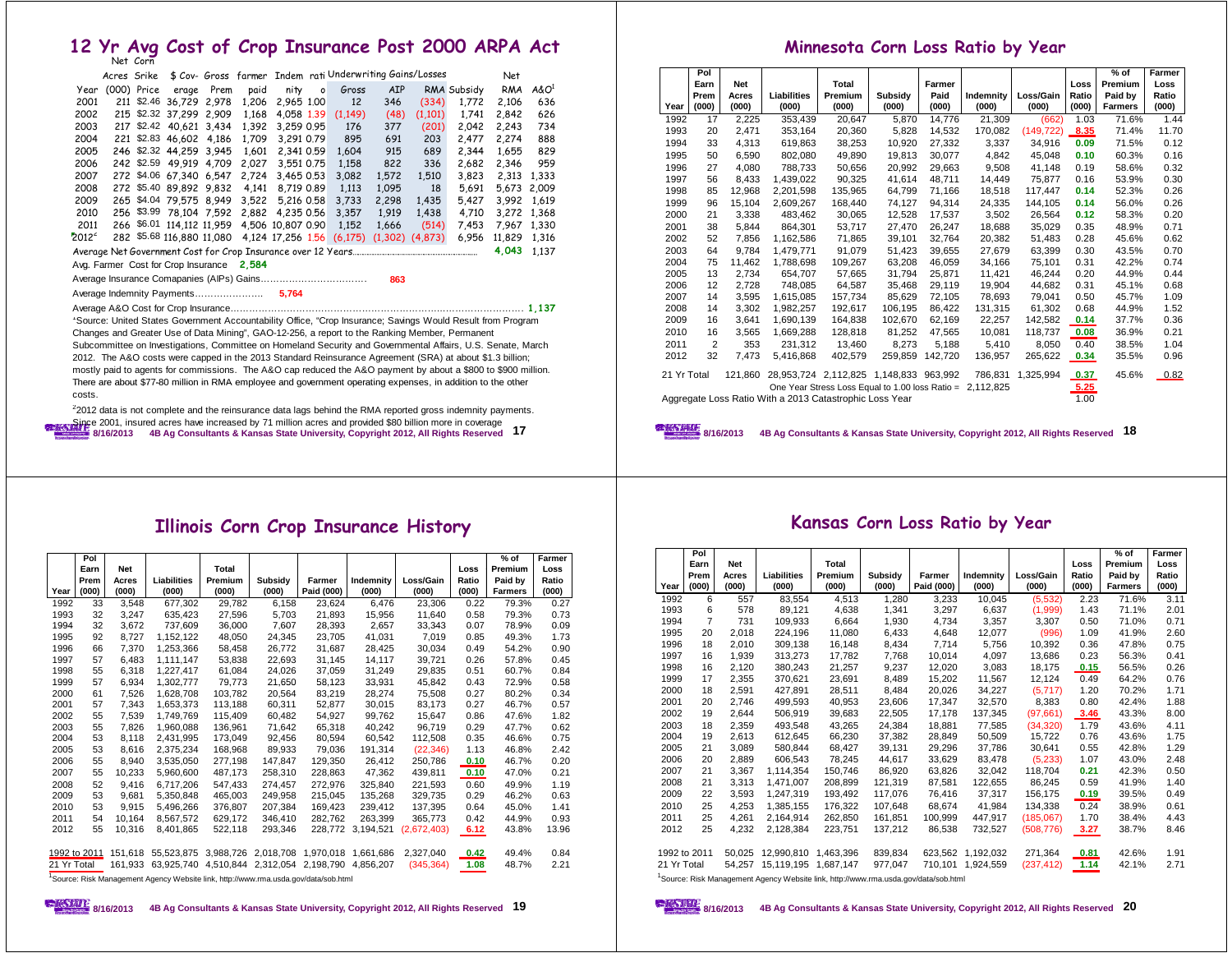| <b>State Loss Ratio</b><br>Yr<br>NE IL IN IA MN KS TX MI OK MS OH<br>2.32 4.53 3.39 2.23 .30 1.70 1.31 1.10 .83 .41 1.25<br>$2012^1$<br>.41 .40 .41 .58 .28 .136 .236 .28 .15 .00 .41<br>2011<br>2010<br>.34 .58 .35 .59 .15 .26 .38 .41 .33 .93 .24<br>2009<br>.18 .1.24 .165 .21 .161 .36 .40 .30 .23 .23 .28.<br>2008<br>.61 .76 .76 .62 .62 .62 .62 .62 .76 .61 .66 .61<br>2007<br>.19 .35 .36 .62 .62 .62 .90 .38 .62 .19 .21 .37<br>21. 1.08 2.18 2.48 2.48 1.20 1.20 2.15 1.8 1.08 1.08.<br>2006<br>.44<br>.77 .24 .23 .47 .45 .54 .27 .45<br>2005<br>.32<br>.45.46<br>2004<br>.51 .38 .58 .31 1.03 1.16 .53 1.15 .53<br>.60 .77<br>2003<br>79. 87. 87. 64. 1.36 1.34 1.36 1.05 64 65. 79. 79<br>2002<br>2.01 .82 1.39 .25 .54 2.64 1.21 .74 1.73 .97 3.00<br>2001<br>.26 .17 .66 .91 .95 1.53 1.55 1.53 1.79 .54<br>.40<br>1.32 .32 .37 .45 .44 1.38 1.80 .78 1.50 1.99 .54<br>2000<br>1999<br>.43 .42 .84 .36 .67 .62 1.25 .36 1.71 1.20 1.26<br>.34 .46 .86 .55 .36 .31 2.03 .62 .81<br>1998<br>.83.44<br>1997<br>.59 .53 .61 .21 .61 .10 .71 .23<br>.40<br>.38.45<br>1996<br>.48<br>.91 .80 .60 1.09 1.26 .25 1.84 .99 .75<br>1995<br>1.05<br>.69<br>.42. 79. 79. 1.27 1.27 77. 33. 07. 10. 12. 12. 42.<br>1994<br>.01 .63 .55 <u>4.65 6.10</u> 1.40 .91 .96 2.27 1.87 .91<br>1993<br>1.88<br>1.54 .37 .55 .19 .79 1.59 2.86 1.89 1.62 1.00 .69<br>1992<br>MAX 2.32 4.53 3.39 4.65 6.10 2.64 2.86 1.89 2.42 1.99 3.00<br>.18 .26 .33 .25 .38 .25 .38 .15 .15 .15 .19 .19<br>Min<br>80. 36. 38. 1.37 80. 1.28 1.02 1.28 80. 74. 74. Avg<br>4B Ag Consultants & Kansas State University, Copyright 2012, All Rights Reserved 21<br>8/16/2013 | Many Assumptions Must Hold for a Farmers' Crop<br><b>Insurance Indemnities to Exceed "Expected Revenue"</b><br>1. Farmers are better off with a crop insurance check<br>than a crop due to harvest price??????<br>2. Assumes no livestock that requires producers to replace<br>their feed supply at higher prices.<br>3. Assumes a single enterprise corn farm. For example,<br>wheat may have produced less than the "expected"<br>revenue, so total farm revenue is below "expected".<br>4. Assumes APH equals expected yield.<br>5. Assumes quality loss adjustments equals market<br>discounts.<br><b>ENAMER 8/16/2013</b><br>4B Ag Consultants & Kansas State University, Copyright 2012, All Rights Reserved 22 |
|-------------------------------------------------------------------------------------------------------------------------------------------------------------------------------------------------------------------------------------------------------------------------------------------------------------------------------------------------------------------------------------------------------------------------------------------------------------------------------------------------------------------------------------------------------------------------------------------------------------------------------------------------------------------------------------------------------------------------------------------------------------------------------------------------------------------------------------------------------------------------------------------------------------------------------------------------------------------------------------------------------------------------------------------------------------------------------------------------------------------------------------------------------------------------------------------------------------------------------------------------------------------------------------------------------------------------------------------------------------------------------------------------------------------------------------------------------------------------------------------------------------------------------------------------------------------------------------------------------------------------------------------------------|------------------------------------------------------------------------------------------------------------------------------------------------------------------------------------------------------------------------------------------------------------------------------------------------------------------------------------------------------------------------------------------------------------------------------------------------------------------------------------------------------------------------------------------------------------------------------------------------------------------------------------------------------------------------------------------------------------------------|
| Many Assumptions Must Hold for a Farmers' Crop<br><b>Insurance Indemnities to Exceed "Expected Revenue"</b><br>Assumes zero basis.<br>6.                                                                                                                                                                                                                                                                                                                                                                                                                                                                                                                                                                                                                                                                                                                                                                                                                                                                                                                                                                                                                                                                                                                                                                                                                                                                                                                                                                                                                                                                                                              | Consequences of Proposed Reduction of Subsidy on<br>Harvest Price, or Elimination of Harvest Price                                                                                                                                                                                                                                                                                                                                                                                                                                                                                                                                                                                                                     |
| 7. Assumes no hedging or forward contracts.                                                                                                                                                                                                                                                                                                                                                                                                                                                                                                                                                                                                                                                                                                                                                                                                                                                                                                                                                                                                                                                                                                                                                                                                                                                                                                                                                                                                                                                                                                                                                                                                           | 1. Without the Harvest Price, many Illinois, Iowa and<br>Indiana corn farmers would have received no or<br>reduced 2012 indemnity payments.                                                                                                                                                                                                                                                                                                                                                                                                                                                                                                                                                                            |
| All marketing plans assume production and the<br>harvest price replaces bushels at current harvest<br>market price.                                                                                                                                                                                                                                                                                                                                                                                                                                                                                                                                                                                                                                                                                                                                                                                                                                                                                                                                                                                                                                                                                                                                                                                                                                                                                                                                                                                                                                                                                                                                   | 2. A 35% yield loss would have generated no payment for<br>many farmers with coverage at 80% and 85%.                                                                                                                                                                                                                                                                                                                                                                                                                                                                                                                                                                                                                  |
| 9. Harvest price eliminates the negative price in the RP<br>"put".                                                                                                                                                                                                                                                                                                                                                                                                                                                                                                                                                                                                                                                                                                                                                                                                                                                                                                                                                                                                                                                                                                                                                                                                                                                                                                                                                                                                                                                                                                                                                                                    | 3. Would policy makers have provided an ad hoc disaster<br>program for the 2012 Corn Belt drought, if those<br>farmers had not been collecting crop insurance<br>payments?                                                                                                                                                                                                                                                                                                                                                                                                                                                                                                                                             |
| 10. Farmers with a normal crop will generate about 30%<br>more revenue with a crop than indemnity payments.<br>Farmers are better off with a crop.                                                                                                                                                                                                                                                                                                                                                                                                                                                                                                                                                                                                                                                                                                                                                                                                                                                                                                                                                                                                                                                                                                                                                                                                                                                                                                                                                                                                                                                                                                    |                                                                                                                                                                                                                                                                                                                                                                                                                                                                                                                                                                                                                                                                                                                        |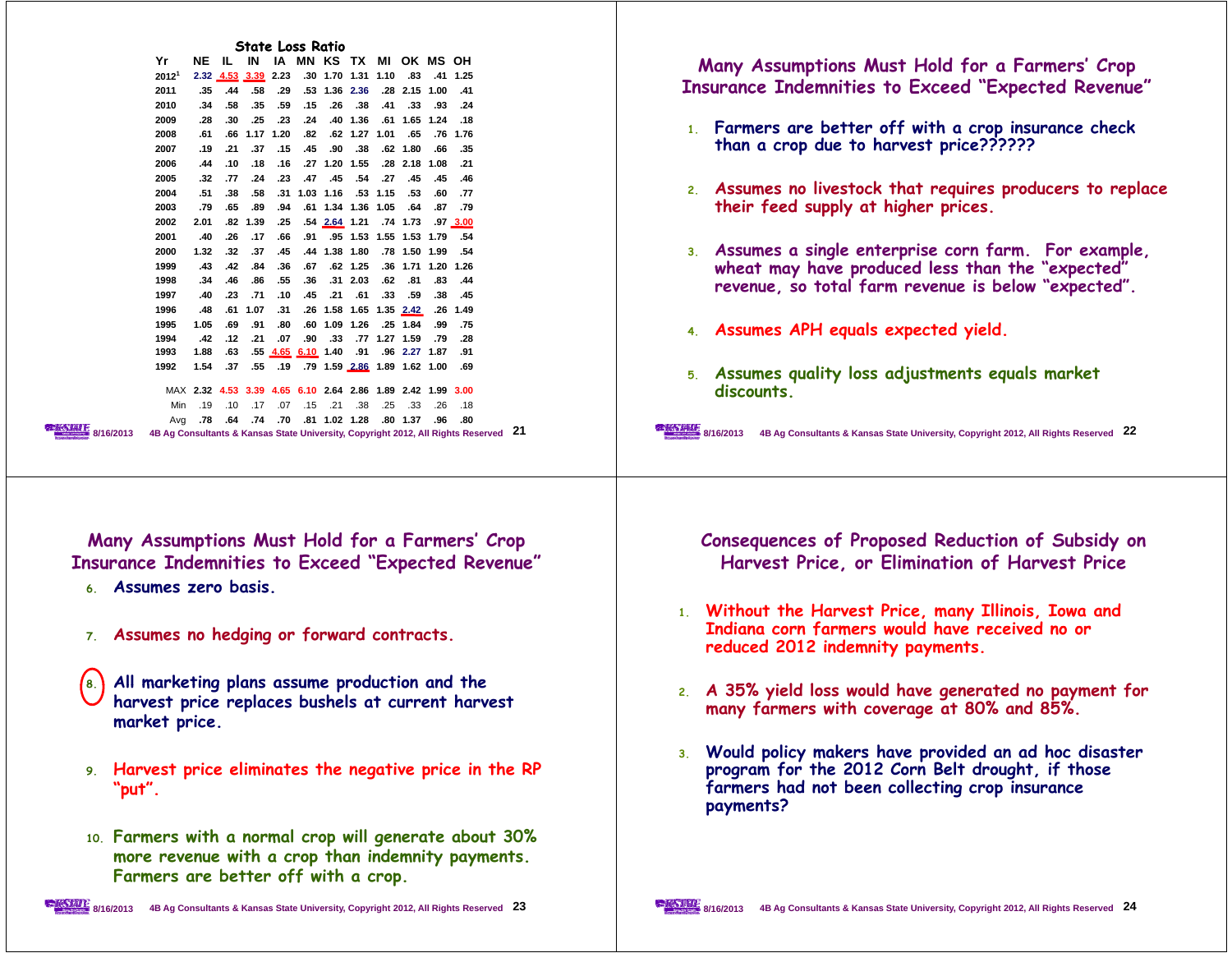**Excluding Harvest Price from RP Insured Iowa Corn Farmers would have Reduced Payments by over 50%; Assuming a 50% Yield Loss**

|    |                        |                 |                                                                                                                                             |            |                      | \$            | ℅                                                        |  |
|----|------------------------|-----------------|---------------------------------------------------------------------------------------------------------------------------------------------|------------|----------------------|---------------|----------------------------------------------------------|--|
|    |                        |                 |                                                                                                                                             | Ave-       | Avg.                 | <b>Reduc-</b> | Reduc-                                                   |  |
|    | $%$ of                 | Cov             | Liab-                                                                                                                                       | rage       | Indem-               | tion in       | tion in                                                  |  |
|    | <b>Acres</b>           | Lvl             | <b>ilities</b>                                                                                                                              | <b>APH</b> | nity                 | Claim,        | Claim,                                                   |  |
|    |                        |                 |                                                                                                                                             |            |                      |               |                                                          |  |
|    | $^{\prime}$ 2.4%       | 65              |                                                                                                                                             |            | 653.55 177.02 190.39 | 190.39        | $(100.0\%)$                                              |  |
|    | $10.2\%$               | 70              |                                                                                                                                             |            | 701.92 176.54 264.81 | 224.50        | $(84.8\%)$                                               |  |
|    | 28.6%                  | 75              |                                                                                                                                             |            | 773.29 181.52 340.36 | 248.12        | (72.9% )                                                 |  |
|    | 33.4%                  | 80              |                                                                                                                                             |            | 841.99 185.30 416.92 | 270.83        | $(65.0\%)$                                               |  |
|    | 15.1%                  | 85              |                                                                                                                                             |            | 907.75 188.02 493.55 | 285.52        | (57.9%)                                                  |  |
|    |                        | 89.7% Total     |                                                                                                                                             |            |                      |               |                                                          |  |
|    |                        |                 |                                                                                                                                             |            |                      |               |                                                          |  |
|    |                        |                 |                                                                                                                                             |            |                      |               |                                                          |  |
|    | <b>STATE</b> 8/16/2013 |                 | 4B Ag Consultants & Kansas State University, Copyright 2012, All Rights Reserved 25                                                         |            |                      |               |                                                          |  |
|    |                        |                 |                                                                                                                                             |            |                      |               |                                                          |  |
|    |                        |                 | Deductible Disappears for 75% RP Coverage                                                                                                   |            |                      |               |                                                          |  |
|    |                        |                 | 1. When harvest price is 25% lower than base price.                                                                                         |            |                      |               |                                                          |  |
| 2. |                        |                 | zero or sales with a zero basis on production plus<br>indemnity. The yield deductible remains, only the<br>dollar deductible is eliminated. |            |                      |               | When harvest price increases by 33.4% and yield equals   |  |
| 3. |                        | the deductible. | After farmer paid premiums are deducted it would                                                                                            |            |                      |               | require a larger price change than reported to eliminate |  |
|    |                        |                 | Price                                                                                                                                       | Price      |                      |               |                                                          |  |
|    |                        |                 | Coverage Increase Decrease                                                                                                                  |            |                      |               |                                                          |  |
|    |                        |                 | 75%                                                                                                                                         | 33.4%      | 25.0%                |               |                                                          |  |
|    |                        |                 | 65%                                                                                                                                         | 54.0%      | 35.0%                |               |                                                          |  |
|    |                        |                 | 80%                                                                                                                                         | 25.1%      | 20.0%                |               |                                                          |  |
|    |                        |                 | 85%                                                                                                                                         | 17.6%      | 15.0%                |               |                                                          |  |

## **Increased HP Premium for Illinois by Coverage level**

|     |               | Ave- | Ave-  | $%$ incr-                    |       | %             |        |
|-----|---------------|------|-------|------------------------------|-------|---------------|--------|
| %   |               | rage | rage  | ease HP Loss Change % of Ac. |       |               |        |
| Cov | <b>Policy</b> | APH  | Rate  | prem                         | Ratio | HP L/R        | Ins.   |
| 85  | ΥP            | 182  | 4.22% |                              | 5.48  |               | 0.52%  |
| 85  | <b>RPHPE</b>  | 184  | 3.43% |                              | 3.17  |               | 3.47%  |
| 85  | <b>RP</b>     | 184  | 6.53% | 54.66%                       |       | 4.01 (26.75%) | 30.81% |
| 80  | YP            | 178  | 3.97% |                              | 5.25  |               | 0.78%  |
| 80  | <b>RPHPE</b>  | 177  | 3.55% |                              | 3.89  |               | 2.59%  |
| 80  | <b>RP</b>     | 177  | 6.26% | 57.95%                       |       | 4.41 (15.95%) | 32.05% |
| 75  | ΥP            | 173  | 3.72% |                              | 5.53  |               | 1.18%  |
| 75  | <b>RPHPE</b>  | 172  | 3.47% |                              | 4.63  |               | 1.44%  |
| 75  | <b>RP</b>     | 167  | 6.66% | 78.98%                       |       | 4.86 (12.26%) | 16.46% |
| 70  | YP            | 166  | 4.25% |                              | 5.29  |               | 0.68%  |
| 70  | <b>RPHPE</b>  | 163  | 4.58% |                              | 4.85  |               | 0.83%  |
| 70  | <b>RP</b>     | 156  | 8.28% | 95.%                         | 5.16  | (2.43%)       | 6.73%  |
| 65  | ΥP            | 162  | 3.28% |                              | 6.23  |               | 0.63%  |
| 65  | <b>RPHPE</b>  | 159  | 3.35% |                              | 7.64  |               | 0.28%  |
| 65  | <b>RP</b>     | 158  |       | 6.77% 106.24%                |       | 5.19 (16.78%) | 1.54%  |

**8/16/2013 4B Ag Consultants & Kansas State University, Copyright 2012, All Rights Reserved 26**

**Comparisons of Coverage and Premiums for Iowa vs. Kansas (all crops & coverages for 2012)**

|     |                                            | Net Liabil- Prem- erage Cover- Avg Prem Avg<br>Acres ities ium per Ac age Rate Ceded Rate | Total $$ Cov- Avg %$ |  |                   | Farm-<br>er |
|-----|--------------------------------------------|-------------------------------------------------------------------------------------------|----------------------|--|-------------------|-------------|
|     |                                            | $(000 000)$ $(000 000)$ $(000 000)$                                                       |                      |  |                   |             |
|     | IA 21.7 14.939 902.3 \$688 77 6% 1.2% 2.6% |                                                                                           |                      |  |                   |             |
| KS. |                                            | 18.3 5,663 808.0 \$310                                                                    |                      |  | 64 14% 19.8% 5.6% |             |

22 A.M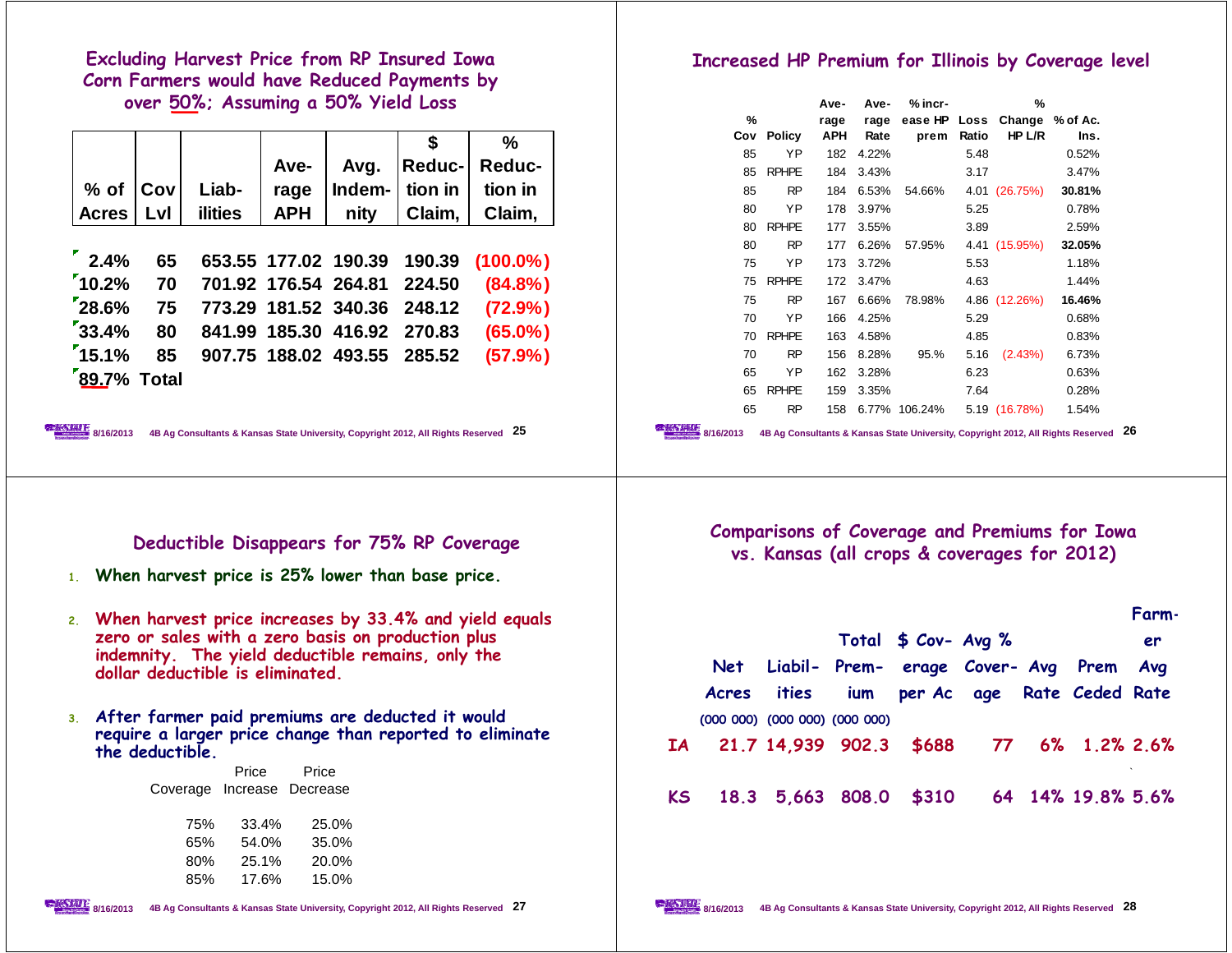| Require CAT Buyers to Pay a Share of Their Premium                                                                                                                    | Require CAT Buyers to Pay a Share of Their Premium                                                                                                                                   |  |  |  |  |  |
|-----------------------------------------------------------------------------------------------------------------------------------------------------------------------|--------------------------------------------------------------------------------------------------------------------------------------------------------------------------------------|--|--|--|--|--|
| 1. Current Farm Bill will require RMA to reduce CAT<br>premiums by the percentage equal to the difference<br>between the average loss ratio for the crop and 100      | 1. Require CAT buyers to pay a share of the premium, at<br>the minimum buyup share rate of 33%.                                                                                      |  |  |  |  |  |
| percent, plus a reasonable reserve.                                                                                                                                   | 2. This policy would reduce the CAT subsidy from 100%<br>to 67%.                                                                                                                     |  |  |  |  |  |
| 2. What is a "reasonable reserve"                                                                                                                                     |                                                                                                                                                                                      |  |  |  |  |  |
| This will make CAT premiums lower than 50/100 YP<br>3 <sub>1</sub><br>buyup that generate the same indemnity bushels,<br>unless RMA does a similar rate cut on buyup. | 3. Or as a part of an cross-the-board 5 point increase in<br>farmer paid premium share including CAT, would likely<br>cause some of the large policyholders to drop CAT<br>coverage. |  |  |  |  |  |
|                                                                                                                                                                       | 4. This policy would reduce the CAT subsidy from 100%<br>to 95%.                                                                                                                     |  |  |  |  |  |
| <b>EXAMPLE</b> 8/16/2013<br>4B Ag Consultants & Kansas State University, Copyright 2012, All Rights Reserved 29                                                       | 8/16/2013<br>4B Ag Consultants & Kansas State University, Copyright 2012, All Rights Reserved 30                                                                                     |  |  |  |  |  |
| Require CAT buyers to pay a share of the premium                                                                                                                      | California Counties with Average CAT Premium<br>Subsidy greater than \$30,000                                                                                                        |  |  |  |  |  |
| Many CAT buyers are not small farmers.<br>5.                                                                                                                          |                                                                                                                                                                                      |  |  |  |  |  |
|                                                                                                                                                                       | Premium-<br>Expected                                                                                                                                                                 |  |  |  |  |  |
| In 2011 the average buyup policy had \$432 of<br>$\left( 6. \right)$                                                                                                  | California<br># Pol- Total Subsidy/<br>Liability/<br>Revenue/                                                                                                                        |  |  |  |  |  |
| coverage vs. \$391 of coverage for the average CAT<br>policy.                                                                                                         | Counties<br>Policy<br>icies acres<br>Policy<br>Policy                                                                                                                                |  |  |  |  |  |
|                                                                                                                                                                       | 124,857 15,256,102<br><b>Tulare (107)</b><br>3<br>$\Omega$<br>55,476,736                                                                                                             |  |  |  |  |  |
| 7. Senate proposed means testing would have no effect                                                                                                                 | Kern (029)<br>63,181<br>7,856,654<br>28,569,649<br>4<br>$\overline{0}$                                                                                                               |  |  |  |  |  |
| on CAT buyers because farmers pay no premium.                                                                                                                         | Stanislaus (099)<br>0 45,614 5,450,024 19,818,270<br>3 <sup>7</sup>                                                                                                                  |  |  |  |  |  |
| Above the means tested farmers would pay an<br>additional 15 point share of the buyup premium.                                                                        | San Joaquin (077)<br>2<br>42,893<br>5,413,857<br>19,686,751<br>0                                                                                                                     |  |  |  |  |  |
|                                                                                                                                                                       | Riverside (065)<br>6<br>39,759<br>4,597,299<br>16,717,451<br>0                                                                                                                       |  |  |  |  |  |
| If means testing were Law, it would pay an over the<br>8.                                                                                                             | Solano (095)<br>2<br>33,100<br>$\Omega$<br>4,076,436<br>14,823,404                                                                                                                   |  |  |  |  |  |
| means limit farmer to change to CAT from 50/100                                                                                                                       | San Mateo (081)<br>$\mathbf 1$<br>0<br>33,300<br>3,779,463<br>13,743,502                                                                                                             |  |  |  |  |  |
| buyup. One would pay 48% of 50/100 buyup vs. free<br>50/55 CAT, i.e. a 45% co-pay.                                                                                    | San Luis Obispo<br>30,247<br>$\mathbf 0$<br>3,140,891<br>11,421,420<br>4                                                                                                             |  |  |  |  |  |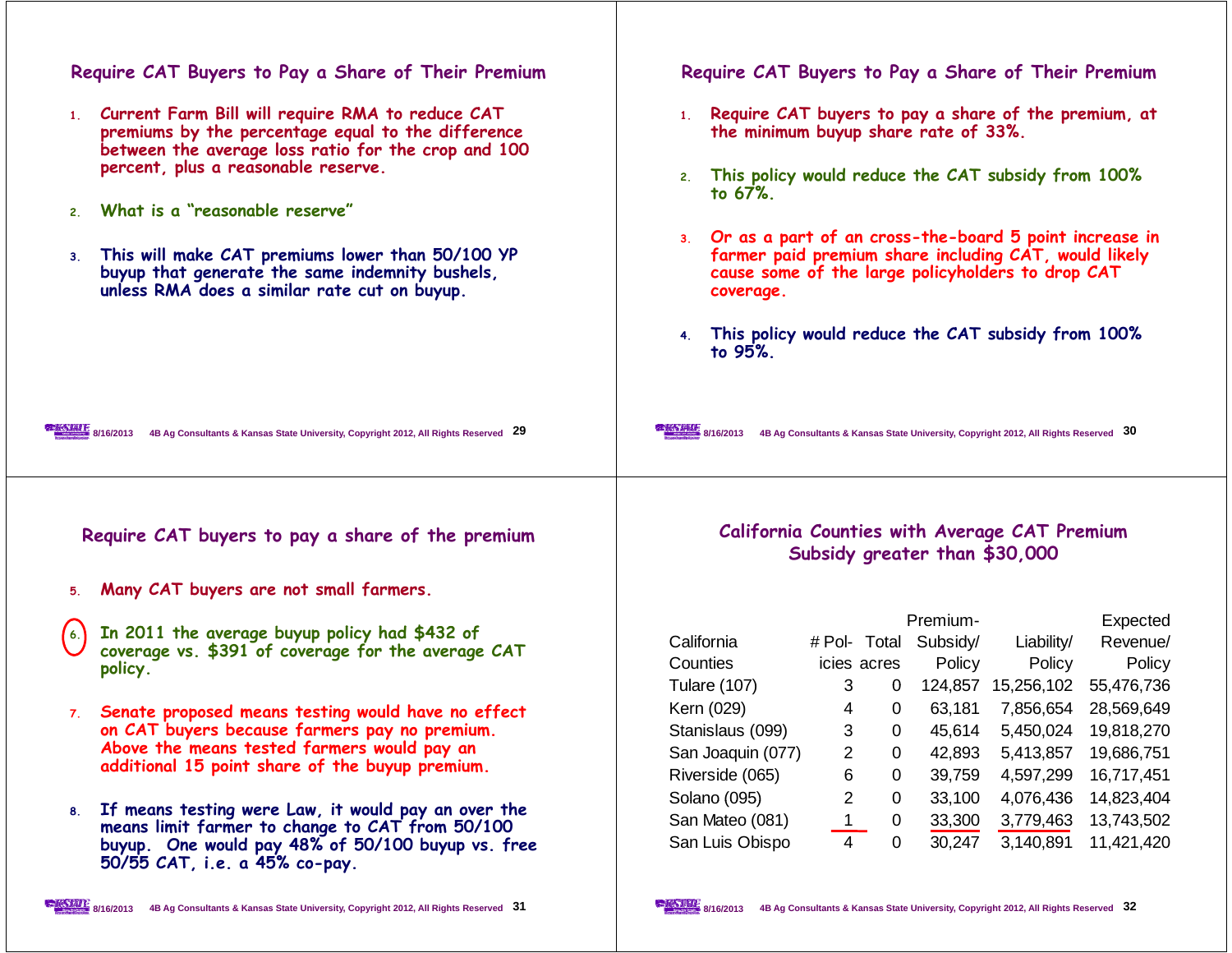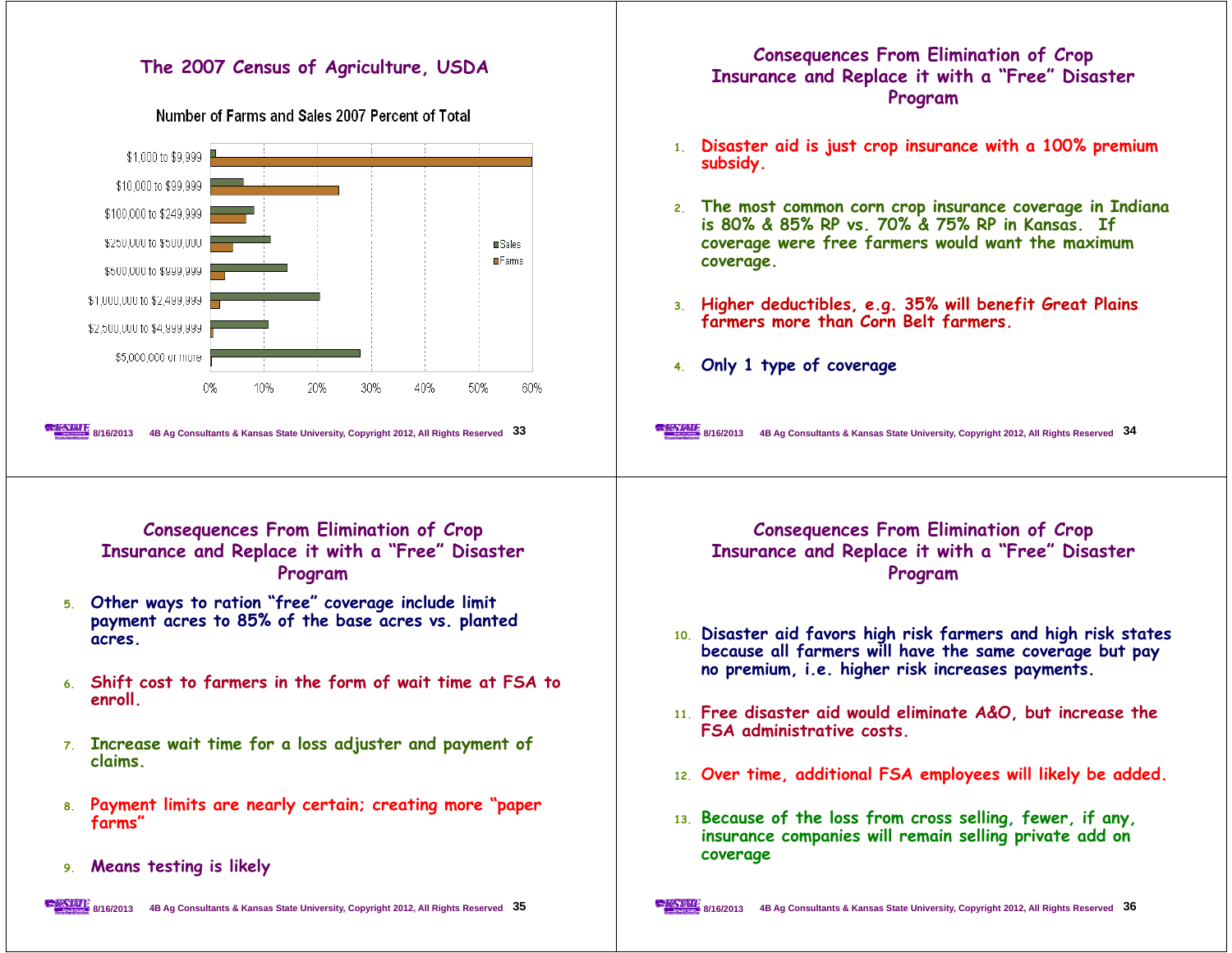| Reduce Margins going to AIPs & Agents                                                                                                                                             | <b>Consequences from Reducing Margins Going to</b><br>AIPs & Agents                                                                                                                          |
|-----------------------------------------------------------------------------------------------------------------------------------------------------------------------------------|----------------------------------------------------------------------------------------------------------------------------------------------------------------------------------------------|
| 1. A&O cut from \$2 billion high in 2008 to \$1.3 billion in<br>2010 and capped it.                                                                                               | 1. Crop insurance industry will argue they have already<br>taken a cut in margins.                                                                                                           |
| 2. Capped A&O cut agent commissions to about 9% of<br>unloaded premium.<br>3. Additional commissions up to full amount of the A&O can                                             | 2. Without an agent, would most farmers be willing to<br>make an appointment with FSA to purchase crop<br>insurance? FSA loss adjustment would likely cause<br>additional delays in payment. |
| be paid, if the AIP has a national underwriting gain.                                                                                                                             | 3. Unlikely sales and service will be moved to FSA.                                                                                                                                          |
| 4. Change loss/gain in SRA cuts AIPs' margins.                                                                                                                                    |                                                                                                                                                                                              |
| 5. Move sales and service to FSA and eliminate A&O, but<br>increase FSA administrative costs.                                                                                     | 4. Most of the A&O is paid to agents, so any additional<br>cuts to A&O will be absorbed mostly by agents.                                                                                    |
|                                                                                                                                                                                   | 5. Current A&O rules prevent A&O dollars from crossing<br>state lines.                                                                                                                       |
| 8/16/2013 4B Ag Consultants & Kansas State University, Copyright 2012, All Rights Reserved 37                                                                                     | 8/16/2013 4B Ag Consultants & Kansas State University, Copyright 2012, All Rights Reserved 38                                                                                                |
| <b>Consequences from Reducing Margins Going to</b><br>AIPs & Agents                                                                                                               | Reduce RMA and FSA administrative costs                                                                                                                                                      |
| 6. A&O is capped so agent commissions have been<br>prorated; about 9% of the unloaded premium (does not<br>include any return from gain). Some Corn Belt agents<br>were over 20%. | 1. FSA administrative costs \$1.516 billion.<br>2. RMA administrative costs \$2.238 billion.                                                                                                 |
| 7. Agent commission cap does not apply to GRP and GRIP.                                                                                                                           | 3. \$1.3B of the \$2.238B in RMA's administrate budget<br>is paid to the AIPs to cover (some of) the AIPs                                                                                    |
| 8. Agents selling non-revenue products (fruit &<br>vegetables) argue the current A&O system is to their<br>disadvantage.                                                          | administrative costs and agent commissions.<br>4. RMA's administrative budget also covers consultants                                                                                        |
| 9. Cuts to AIPs would be in the gain/loss share in the<br>SRA.                                                                                                                    | and university based research, analysis and education<br>programs.                                                                                                                           |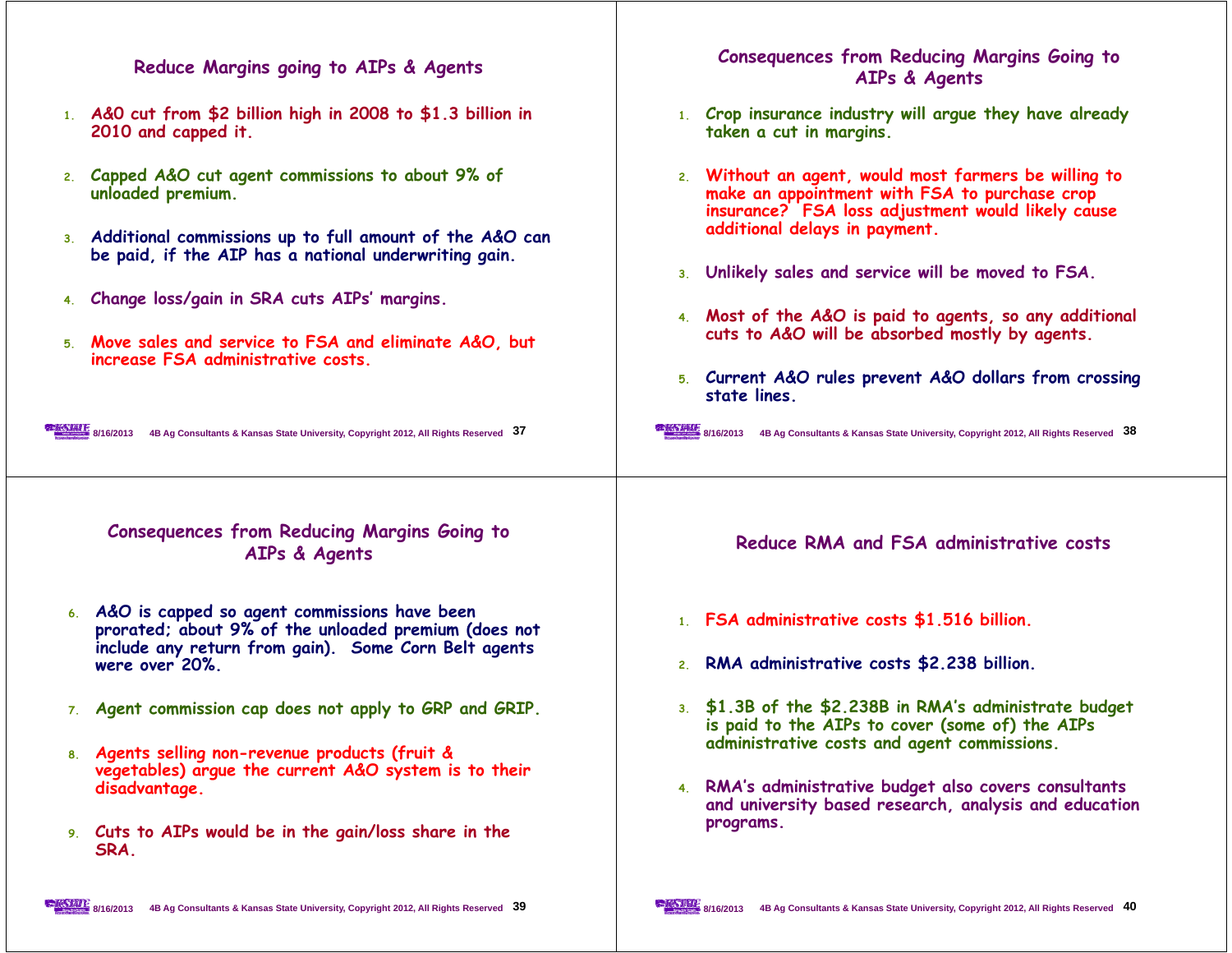| Consequences from Reduced RMA and FSA<br><b>Administrative funding</b>                                                                                                                                                                           | Improved Underwriting and Rating of the Assigned<br><b>Risk Pool</b>                                                                                                                                                                                                                                                                                                                                                                                    |
|--------------------------------------------------------------------------------------------------------------------------------------------------------------------------------------------------------------------------------------------------|---------------------------------------------------------------------------------------------------------------------------------------------------------------------------------------------------------------------------------------------------------------------------------------------------------------------------------------------------------------------------------------------------------------------------------------------------------|
| 1. Fewer RMA employees to provide audits to prevent<br>fraud in crop insurance.<br>2. Slower development of new products and re-rating of<br>current contracts.<br>3. Longer wait time for FSA programs and greater<br>distance between offices. | 1. In 2011, about 82% of the national crop insurance<br>premium was placed in the Commercial Fund.<br>2. In 2011, about 18% of the national crop insurance<br>premium was placed in the Assigned Risk Fund.<br>Companies are required to retain 20% of the<br>premium/risk in the Assigned Risk Fund.<br>3. The 2011 Commercial Fund generated a \$2.239B gain<br>but Assigned Risk Fund suffered a -\$1.121B loss, for a<br>net gain of \$1.117B gain. |
| 8/16/2013 4B Ag Consultants & Kansas State University, Copyright 2012, All Rights Reserved 41                                                                                                                                                    | 8/16/2013 4B Ag Consultants & Kansas State University, Copyright 2012, All Rights Reserved 42                                                                                                                                                                                                                                                                                                                                                           |
| Improved Underwriting and Rating of the Assigned Risk<br>Pool                                                                                                                                                                                    | <b>SRA Affects AIPs' Losses</b>                                                                                                                                                                                                                                                                                                                                                                                                                         |
| 4. Historically most of the underwriting losses are in the<br>Assigned Risk Fund. Last Commercial Fund loss was in<br>2002 (expected loss in 2012).                                                                                              | 1. 8.27 MN Corn loss ratio; Average loss ratio for all<br>crops was 6.10 in 1993 for MN.                                                                                                                                                                                                                                                                                                                                                                |
| 5. Fix the rates and underwriting rules for policies in the<br>Assigned Risk Fund and lower taxpayer cost.                                                                                                                                       | 2. 90% of the losses over 2.20 belong to RMA in the<br>commercial pool in Group 1 States. RMA has all losses<br>above 5.00.                                                                                                                                                                                                                                                                                                                             |
| 6. Effectively the Assigned Risk Fund is the social part of<br>the crop insurance program. In a private market many<br>of these farmers would be uninsurable.                                                                                    | 3. The SRA triggered loss ratio is all crops by company<br>by State by Commercial pool. RMA has a quota share<br>in addition to the above stop losses.                                                                                                                                                                                                                                                                                                  |
|                                                                                                                                                                                                                                                  | 4. About 5% of the Minnesota 2011 premium was placed<br>in assigned risk and balance in commercial.                                                                                                                                                                                                                                                                                                                                                     |

 $\mathbf{I}$